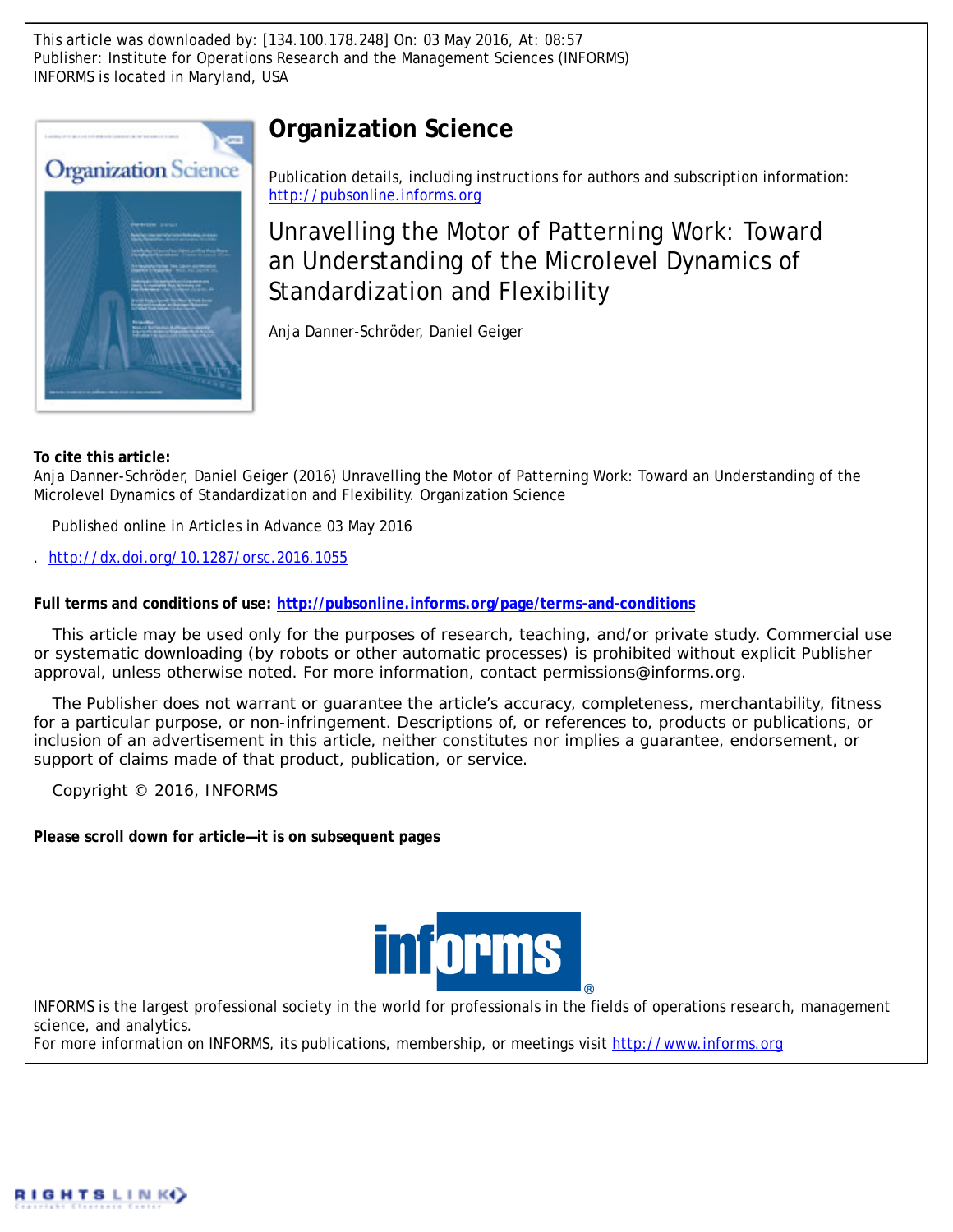**Organization**<br>Articles in Advance, pp. 1–26

ISSN 1047-7039 (print) | ISSN 1526-5455 (online) http://dx.doi.org/10.1287/orsc.2016.1055



# Unravelling the Motor of Patterning Work: Toward an Understanding of the Microlevel Dynamics of Standardization and Flexibility

Anja Danner-Schröder

University of Kaiserslautern, 67663 Kaiserslautern, Germany, [anja.danner-schroeder@wiwi.uni-kl.de](mailto:anja.danner-schroeder@wiwi.uni-kl.de)

Daniel Geiger

University of Hamburg, 20146 Hamburg, Germany, [daniel.geiger@wiso.uni-hamburg.de](mailto:daniel.geiger@wiso.uni-hamburg.de)

This paper examines how routine patterns are recognized as either stable or flexible and which mechanisms are enacted to maintain this patterning work. We address this question through an ethnographic case study analyzing maintain this patterning work. We address this question through an ethnographic case study analyzing how a catastrophe management organization enacts routines in a highly dynamic setting. Our findings first of all reveal that patterns described by the participants as either stable or flexible were nevertheless both performed differently in each iteration of the routine. Our microlevel analysis shows that to enact patterns that participants perceive as stable, participants had to carry out specific aligning and prioritizing activities that lock-stepped performances. In contrast, participants perceive patterns as flexible when they enact specific selecting and recombining activities. Building on these observations, we add to extant routine literature by (1) differentiating between stability, standardization, flexibility, and change of routines and by (2) providing new insights on mindfulness in accounting for the microlevel activities enacted to orient toward a pattern that enhances standardization or flexibility in dynamic contexts. Moreover, (3) our insights point to the centrality of knowing for the enactment and recognition of patterning work.

Keywords: patterning work; stability; standardization; flexibility; knowing; effortful enactment; catastrophe management History: Published online in Articles in Advance.

#### Introduction

Routines are traditionally associated with stability, reliability, and efficiency, since they respond to ex ante defined stimuli in a likewise ex ante defined process (March and Simon [1958,](#page-25-0) Cyertand March [1963,](#page-24-0) Nelson and Winter [1982\)](#page-25-1). Seen this way, stable and reliable outcomes can be ensured, and recurring tasks can be accomplished efficiently (March and Simon [1958,](#page-25-0) Ashford and Fried [1988,](#page-24-1) Nelson and Winter [1982\)](#page-25-1). Over the last decade, the practice-based understanding of organizational routines has substantially challenged this traditional perspective privileging stability (Feldman and Orlikowski [2011,](#page-24-2) Parmigiani and Howard-Grenville [2011\)](#page-25-2). In particular, Feldman [\(2000\)](#page-24-3) pioneered conceptualizing routines as sources of endogenous change. According to this perspective, routines are by no means stable and mindless patterns of behavior; they are generative systems with internal dynamics that can produce both stability and change (Feldman [2000;](#page-24-3) Feldman and Pentland [2003;](#page-24-4) Howard-Grenville [2005;](#page-25-3) Pentland and Feldman [2008;](#page-25-4) D'Adderio [2008;](#page-24-5) Pentland et al. [2010,](#page-25-5) [2011;](#page-25-6) Rerup and Feldman [2011;](#page-25-7) Turner and Rindova [2012;](#page-26-0) Dionysiou and Tsoukas [2013;](#page-24-6) D'Adderio [2014\)](#page-24-7).

By building on this conceptual and methodological shift from analyzing standard operating procedures to exploring the actual performances enacted by actors, scholars are now able to observe and understand "performance

variety" of routines. Relying on the conceptual differentiation between ostensive, performative, and material aspects (artifacts) of routines (Feldman and Pentland [2003;](#page-24-4) D'Adderio [2008,](#page-24-5) [2011\)](#page-24-8), numerous studies have been conducted seeking to accomplish a better understanding of routine dynamics. These studies have revealed that routines exhibit a high degree of performance variation; i.e., each iteration of the routine differs from the previous one. Even highly standardized invoice processing routines were found to have a high degree of variety in their performance (Pentland et al. [2011\)](#page-25-6). Similarly, research on information systems has shown that even if routines are inscribed into software with the intention to standardize workflows, they still reveal a considerable amount of variation (Pentland et al. [2011\)](#page-25-6).

Moreover, the question of how patterns of stability or change actually emerge—despite diversity among individuals, groups, or communities engaged in the performance—is attracting increasing attention in routine theory (Zbaracki and Bergen [2010,](#page-26-1) Turner and Rindova [2012,](#page-26-0) D'Adderio [2014,](#page-24-7) Dionysiou and Tsoukas [2013,](#page-24-6) D'Adderio [2014\)](#page-24-7). These and other studies have shown that, based on the different roles actors may have as routine participants, they have different perceptions of what belongs to a routine pattern and what does not (Feldman and Pentland [2003,](#page-24-4) Turner and Rindova [2012,](#page-26-0) D'Adderio [2014\)](#page-24-7). Turner and Rindova's [\(2012\)](#page-26-0) study, for example,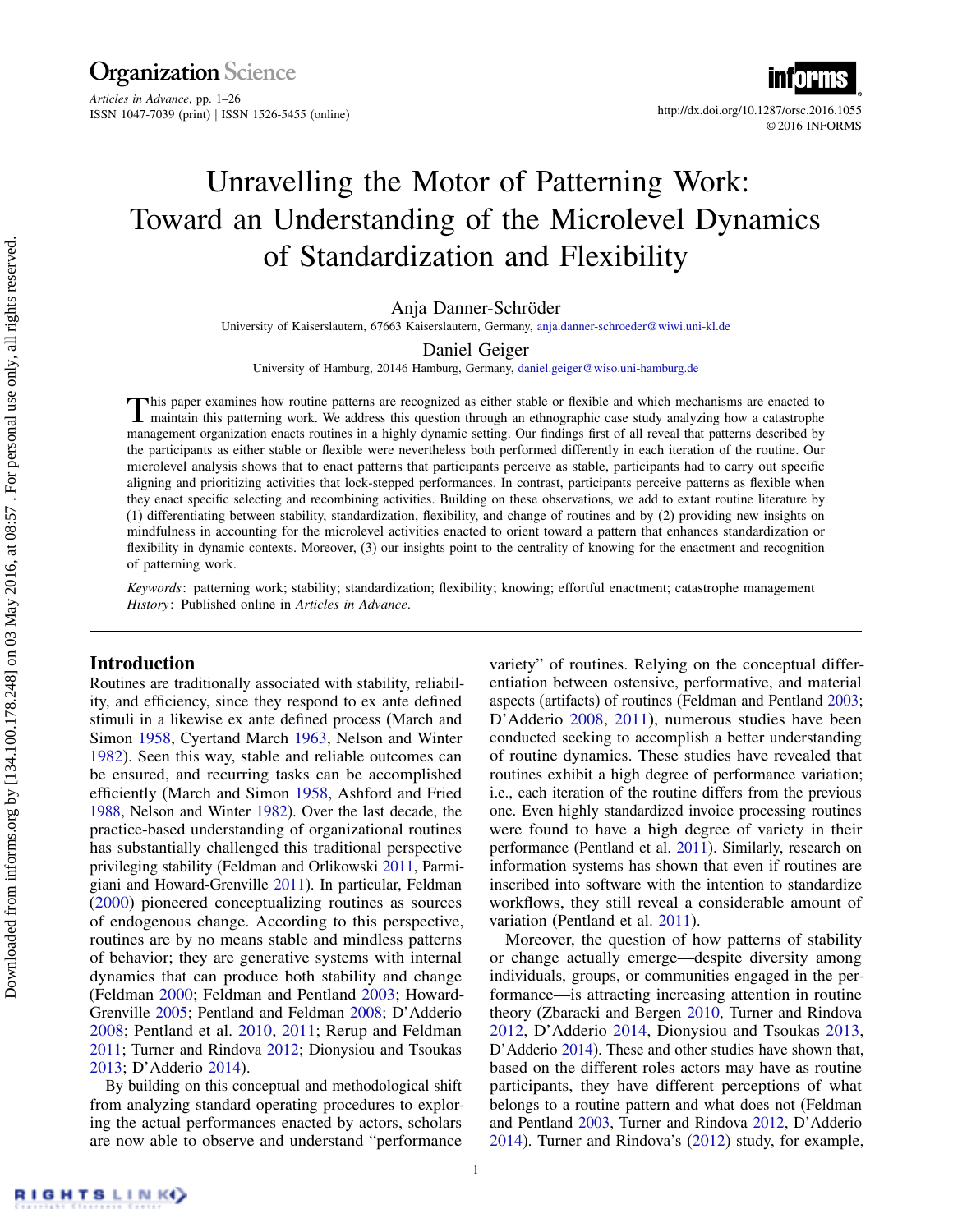has revealed that customers and employees have different perspectives regarding how a waste collection routine has to be performed. What was perceived as a standardized pattern by the employees was interpreted as a changing pattern by the customers. Seen this way, routines might be perceived as stable or changing depending on the perspective of routine participants.

However, we still lack an understanding of why patterns are recognized as stable or changing and how these patterns are actually enacted by routine participants. Our paper adds to this dynamic perspective by exploring which mechanisms routine participants enact to create patterns that they recognize as stable or changing. This exploration enriches our understanding of the mechanisms that actually fuel and enact the motor of "patterning work'' in organizations (D'Adderio [2014,](#page-24-7) p. 1346).

We address our research question through an ethnographic case study investigating the performance of organizational routines carried out by a so-called highreliability organization (Weick and Sutcliffe [2007\)](#page-26-2). We believe a high-reliability organization to be an interesting setting to study the recognition and enactment of routines since this kind of organization has to skillfully handle the tension between carrying out error-free, reliable (stable) performances while being able to constantly respond to the dynamic (changing) setting (Bigley and Roberts [2001,](#page-24-9) Faraj and Xiao [2006,](#page-24-10) Farjoun [2010,](#page-24-11) Bechky and Okhuysen [2011\)](#page-24-12).

Our findings complement and enrich the debate around routine dynamics by exploring how routine participants recognize and enact stable and/or changing patterns. As our study reveals, the recognition and enactment of patterns that were perceived as stable or flexible is enabled by a complex sociomaterial mixture of artifacts, training, and knowing. Based on these observations, we suggest a model that extends research on routine dynamics by accounting for specific microlevel activities that have to be enacted to maintain patterns that are perceived to follow a standard or be flexible. These insights help us understand the difference between change and flexibility of routines on the one hand and standardization and stability on the other hand. Moreover, our study reveals that patterns that enhance standardization are the result of an effortful enactment that demands performance variety. This also contributes to a processual understanding of organizational routines by accounting through which mechanisms stability and change coexist within each other (Emirbayer [1997\)](#page-24-13). Finally, we theorize on the importance of knowing in the recognition and enactment of organizational routines.

Our paper is organized into four main sections. In the first part, we briefly review the debate around routine dynamics and patterning. In the second part, we introduce our case study and discuss our methods of data collection and analysis. The third part presents the findings of our study of a high-reliability catastrophe management organization. In the fourth part, we discuss our findings in light of theory and indicate how we add to and depart from current research.

# Routines and Patterning Work

Organizational routines are a well-established construct in organizational theory. Traditionally, routines have been conceptualized as organizational programs that provide generalized answers and solutions to recurring problems (March and Simon [1958,](#page-25-0) Cyertand March [1963\)](#page-24-0). Following this line of thought, routines enable organizations to rely on prior knowledge for processing ex ante specified problems, turning them into ex ante specified, quasiautomatic solutions (Pentland [1995\)](#page-25-8). Routines thereby ensure efficiency, legitimacy, accountability, and reliability in organizations, which is why they are perceived as a source of stability (Cyertand March [1963\)](#page-24-0).

This view, however, has been substantially challenged by Feldman's [\(2000\)](#page-24-3) study, which was originally designed to address stability and recurring patterns, but instead found evidence that organizational routines are sources of endogenous change. This performative turn, building on a practice-based perspective (Gherardi [2000,](#page-25-9) Feldman and Orlikowski [2011,](#page-24-2) Parmigiani and Howard-Grenville [2011\)](#page-25-2), has shifted our focus away from understanding routines as structural, representational entities toward studying how routines are actually performed by actors (Feldman and Pentland [2003\)](#page-24-4). Central to this framework is the differentiation between ostensive, performative, and material aspects (artifacts) of routines (Feldman and Pentland [2003,](#page-24-4) Pentland and Feldman [2005,](#page-25-10) D'Adderio [2011\)](#page-24-8). Artifacts are understood as material aspects of the routine. They appear in many different forms, such as written rules, standard operating procedures, or tools, and may be used differently in routine performances (D'Adderio [2014\)](#page-24-7). The performative aspect of routines refers to "the specific actions taken by specific people at specific times when they are engaged in what they think of as an organizational routine." (Pentland and Feldman [2005,](#page-25-10) p. 796). The ostensive aspects of routines are patterns that participants use to guide, account for, and refer to specific performances (Pentland and Feldman [2005,](#page-25-10) p. 795). This performative conceptualization of organizational routines as "repetitive, recognizable pattern of interdependent actions, involving multiple actors" (Feldman and Pentland [2003,](#page-24-4) p. 96) has radically shifted our understanding of their dynamics. Whereas stability used to be the norm and change the exception, the practice-based perspective considers routines as generative systems with internal dynamics that can produce both stability and change (Feldman and Pentland [2003\)](#page-24-4).

This practice turn has inspired numerous studies investigating how the duality of stability and change (Farjoun [2010,](#page-24-11) Feldman and Orlikowski [2011\)](#page-24-2) is created and maintained by enacting routines. For example, Turner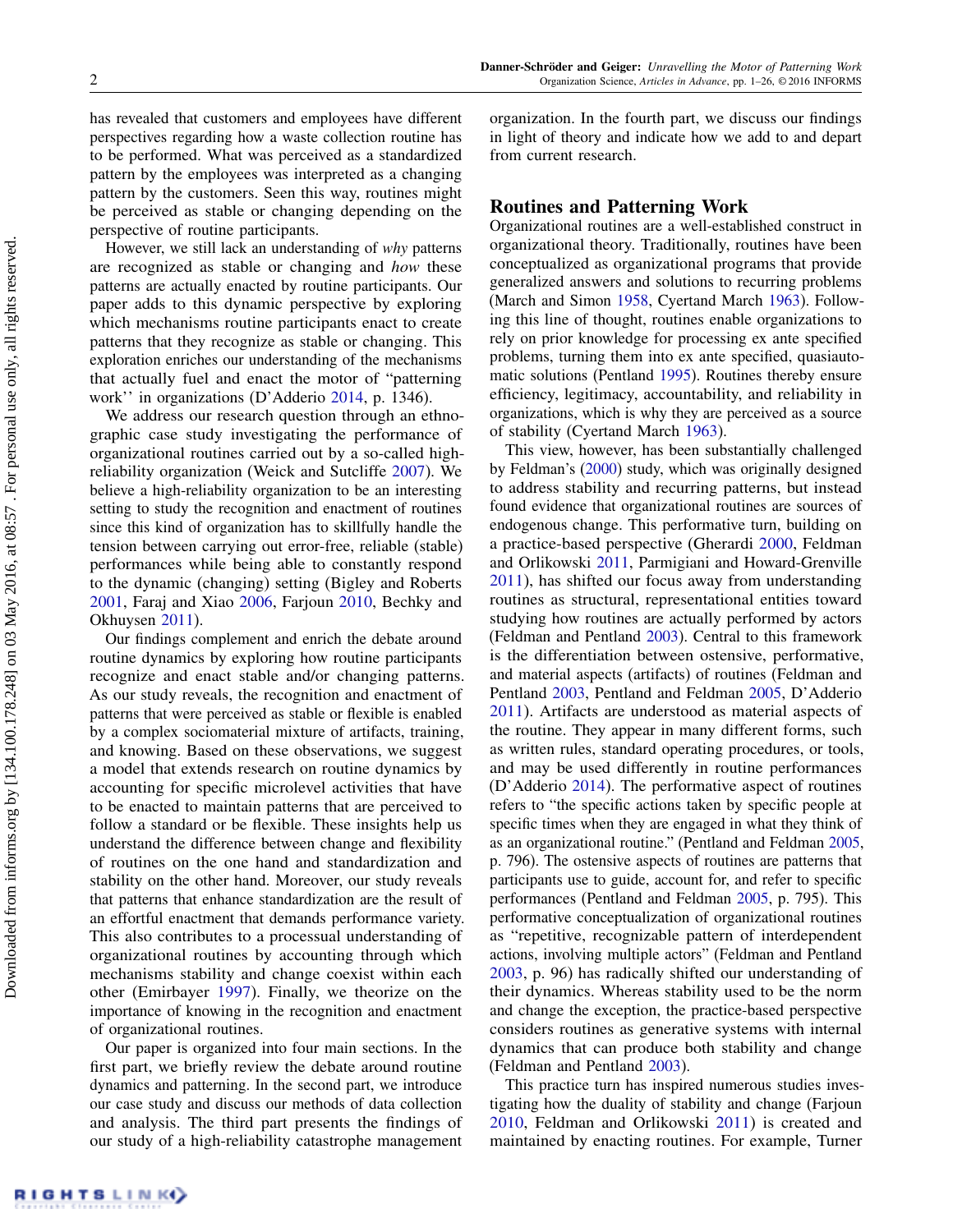and Rindova [\(2012\)](#page-26-0) demonstrate that different stakeholders, while having different understandings about the waste collection routine, simultaneously enact patterns of targeted consistency (standardization) and patterns of flexibility. The study identifies connections among organizational members and artifacts as crucial for enabling the balancing of pressures for consistency and change in routine functioning (Turner and Rindova [2012\)](#page-26-0). Howard-Grenville [\(2005\)](#page-25-3), interested in understanding how flexible patterns persist over time, reveals the importance of the intention and orientation of actors and the way routines are embedded in the organizational context for routine dynamics. Here, the strength of embeddedness of routines in a context and the orientation of actors toward the past, present, or future are identified as critical mechanisms influencing the stability or change of patterns. In a recent study, D'Adderio [\(2014\)](#page-24-7) showed how conflicting patterns of copy exactly (replication) and change (innovation) can be simultaneously enacted by harnessing artifacts and communities and by striving to maintain a dynamic balance between the two contrasting patterns. The combined influence of artifacts and communities and their selective, sociomaterial configurations allow for a simultaneous performance of more flexible or more standardized routine patterns. Pentland et al. [\(2011\)](#page-25-6) analyzed highly standardized invoice processing routines, thereby identifying hundreds of unique enacted patterns that varied significantly over time due to (among other factors) the varying degree of experience of the routine participants involved in its enactment. In a similar vein, building on a simulation model, Pentland et al. [\(2012\)](#page-25-11) indicated that even the slightest variety in performances leads to a change of the overall routine. All of these studies point out that each routine performance can vary from one iteration to the next, and stability as well as change of routines is the result of an effortful accomplishment of routine participants (Pentland and Rueter [1994\)](#page-25-12). Therefore, Pentland [\(2003,](#page-25-13) p. 530) conceptualizes such changing patterns as "sequential variety," Cohen [\(2007,](#page-24-14) p. 781) speaks of "pattern-in-variety," and Birnholtz et al. [\(2007,](#page-24-15) p. 316) and Pentland et al. [\(2011,](#page-25-6) p. 1369) refer to "the paradox of the (n)ever-changing world." On a similar note, research on information systems has shown that if routines are inscribed in software with the intention to standardize workflows, they still are performed flexibly by different users (D'Adderio [2003,](#page-24-16) Orlikowski and Scott [2008\)](#page-25-14).

Research interested in understanding how routine participants understand patterns despite diversity of different actors is attracting increasing attention. Following Feldman and Pentland [\(2003\)](#page-24-4) and Pentland and Feldman [\(2005\)](#page-25-10), the understanding of the ostensive part of the routine can differ from actor to actor depending on her or his role in the organization or the actual context in question, so multiple ostensive aspects of routines can be identified. The study of Turner and Rindova [\(2012\)](#page-26-0) reveals that different stakeholders may have different perceptions

on what is identified as a stable (routine) pattern. In their case of waste collection firms, the waste collection pattern remained consistent even if the firms changed the routing of trucks due to breakdowns or road construction. However, the customers identified this rerouting as a complete change of pattern (or even not a pattern at all), since they expected the truck to arrive at a specific time (Turner and Rindova [2012,](#page-26-0) p. 38). In an earlier study, Pentland et al. [\(1994;](#page-25-15) cited in Pentland and Feldman [2005,](#page-25-10) p. 798) compared the work of travel agents and librarians in terms of the variety of their work patterns. In this case, the librarians reported their work to be highly varied, whereas the travel agents perceived their work to be highly routinized (nonvarying). Outsiders' observations, interestingly, indicated the opposite. Whereas observers perceived travel agents to show a high degree of variety in the enacted performances, the outsiders viewed librarians as enacting "simple" repetitive interactions. Furthermore, research on technology in use has stressed that routines that are inscribed into software with the intention to standardize workflows (Latour [1992,](#page-25-16) D'Adderio [2003\)](#page-24-16) are modified and enacted differently by different users who use technology in a flexible, varying manner (Orlikowski [1992,](#page-25-17) D'Adderio [2003,](#page-24-16) Orlikowski and Scott [2008\)](#page-25-14). For example, D'Adderio [\(2003\)](#page-24-16) showed how different engineers had different views of their product and the way knowledge was ordered in parts lists, which corresponded to their different training and work experience as part of different teams and functions. Thus, different users had quite different understandings of the standard and how it should be enacted. Similarly, Orlikowski [\(1992\)](#page-25-17) speaks about interpretive flexibility (Star [1989\)](#page-25-18) in pointing to the circumstance that standardized workflows inscribed into software and even technology itself can be understood and enacted differently by different actors.

These studies indicate that what is *perceived* as being a stable or changing pattern is a matter of interpretation, from the inside, by those performing the routine, as well as from the outside, by those observing the routine. As Rerup and Feldman [\(2011,](#page-25-7) p. 601) note, "performances that are repeated and justified as appropriate do indicate an ostensive pattern" and "ostensive aspects are a matter of interpretation." To summarize, although the perception of stability and change may vary due to different understandings of routine participants, an elaboration how and why routine participants perceive a pattern to be stable (standardized) or changing (flexible) is still missing. We are therefore in need of an empirically based elaboration of why performances are perceived as stable or changing by routine participants and how these patterns are actually enacted, despite their divergent understandings. As outlined above, if and how a routine performance is interpreted and thus recognized as either stable or changing is dependent on the actors' perspective or on the perspective of the observer. Therefore, the question of which mechanisms routine participants enact to create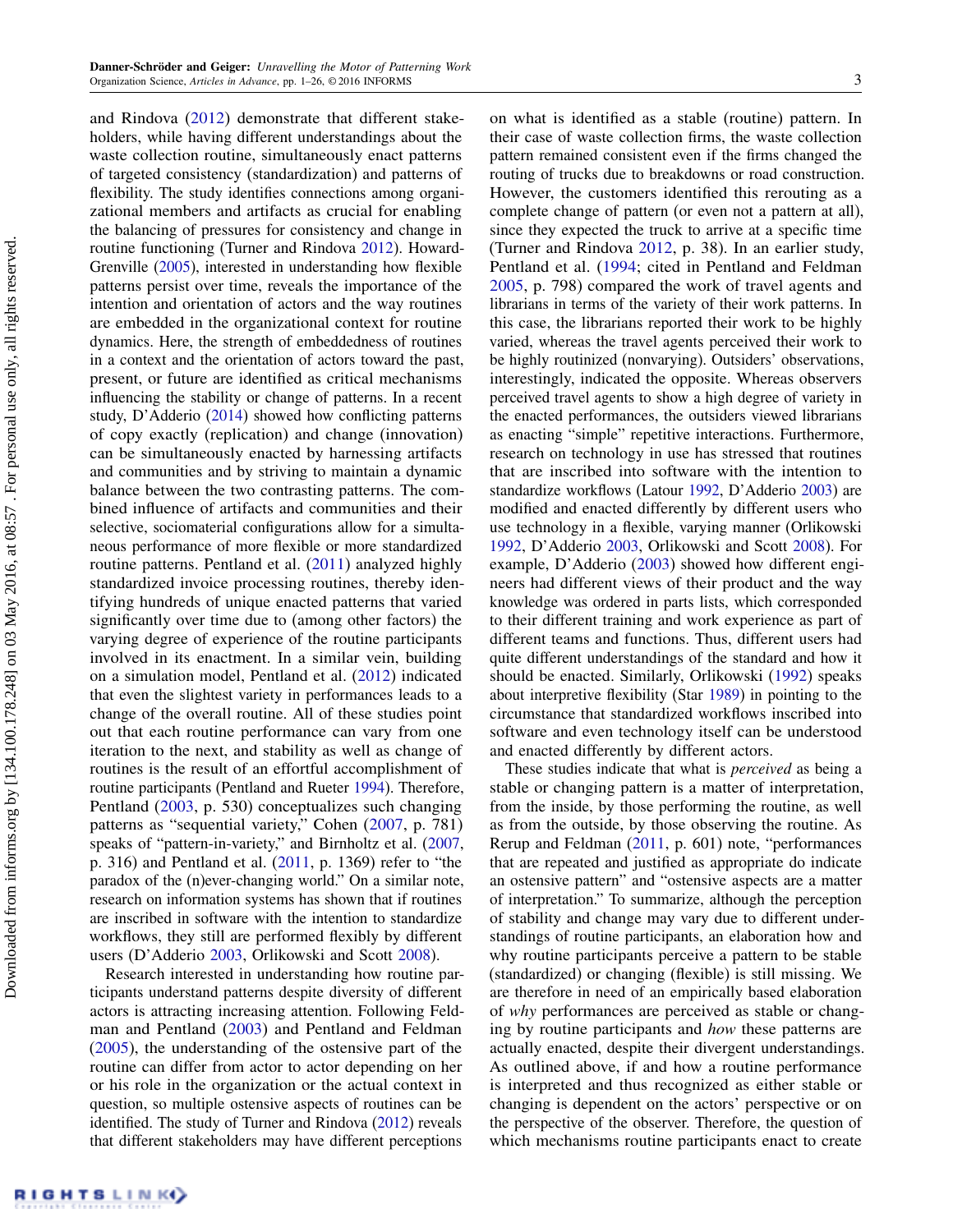and recreate patterns, which they recognize and identify as stable or changing, still deserves a more fine-grained understanding. This question seems particularly interesting in highly dynamic contexts, where the flow of routines is constantly challenged by unexpected events (Bechky and Okhuysen [2011\)](#page-24-12). Our paper aims at addressing these questions by adding to our understanding of routines, the mechanisms that fuel and enact the motor of patterning work (D'Adderio [2014,](#page-24-7) p. 1346).

# Methods

# Research Setting

Studying this research question calls for an explorative, ethnographic research design (van Maanen [2011,](#page-26-3) Yin [2009\)](#page-26-4). As outlined above, we theoretically sampled a high-reliability organization (Weick and Sutcliffe [2007\)](#page-26-2) to answer our research question, which mechanisms routine participants enact to maintain patterns they identify as stable or changing, particularly in highly dynamic contexts. Our case study was conducted with the German Federal Agency for Technical Relief, Technisches Hilfswerk (THW). As a federal agency, this organization, founded in 1950, is subordinate to the Federal Ministry of the Interior. The main task of this organization is to provide nationwide civil and catastrophe protection. Moreover, they provide technical assistance in worldwide catastrophes, such as after severe earthquakes and tsunamis (e.g., Haiti and Japan). For this purpose, the THW has a special unit called SEEBA (Rapid Deployment Unit Urban Search and Rescue). This team is part of a network of disasterprone and disaster-responding countries and organizations, the International Search and Rescue Advisory Group (INSARAG), which was established under the auspices of the United Nations.

As part of our study, the first author had the opportunity to participate in an international earthquake training and real-case simulation, where several international teams worked together. This setting allowed the first author to observe closely the simulated training and real-case performances necessary in the aftermath of a severe earthquake. This training and simulation event lasted eight days, in which the team first trained multiple earthquake scenarios, and on the last day the real-case simulation took place. In this simulation, search and rescue teams had to operate in almost completely collapsed structures under high-time pressure. During the simulation, the trainees had to search and rescue several buried persons in a collapsed warehouse and a collapsed parking garage. Whenever a victim was rescued, the team continued searching for others missing in the rubble. This repetitive process allowed the first author to observe several iterations of these search and rescue operations.

#### Data Collection

Consistent with our ethnographic approach, observations were the most important source of data (Feldman and Orlikowski [2011,](#page-24-2) van Maanen [2011\)](#page-26-3). It was of utmost importance to observe closely the training and simulation activities to understand how routines are actually enacted, how they are adapted to particular situations, and why they are adapted (Gherardi [2006,](#page-25-19) Feldman and Orlikowski [2011\)](#page-24-2). This research approach required a deep embedding in the field.

Our process of data collection unfolded in five steps. First, the first author started with a familiarization stage, during which she was recruited as a volunteer member of the THW. During the first three months of the study, the first author participated in a basic training program for new members to be allowed to participate in emergency situations, to become familiar with the rules, procedures, safety and security regulations, and culture of this group and to establish a trustful relationship with other members (Kirk and Miller [1986\)](#page-25-20). Second, the first author continued to participate as an embedded observer for more than 16 months (in total). She participated in weekly meetings and some additional weekend meetings where members were trained for search and rescue operations. Third, the main part of data collection focused on observing the rescue operations during the training and simulation week in the United Kingdom. Even though the first author could observe the activities of the THW during the training and simulation sessions, she mainly focused on the real-case simulation, since the simulation was very close to real catastrophes, as our interview partners confirmed (other data were used as supportive data). Nevertheless, we are aware that we observed a simulated scenario and not a real catastrophe, which proved to be impossible due to safety and security concerns inherent in those situations, ethical considerations (the first author would just observe instead of helping the affected residents), and the absence of an actual incident (this is similar to the work of Bechky and Okhuysen [2011,](#page-24-12) who studied SWAT teams). Although a real catastrophe might pose notable differences from the simulation, data triangulation based on observations and interviews suggests that a real catastrophe would unfold in a similar manner. These three data collection steps resulted in 356 hours of observation in total, of which 154 hours were spent observing the training and simulation week. During and after all observations, the first author took extensive field notes, which resulted in 166 pages. In an additional fourth step, 12 formal and 45 informal interviews were conducted. The formal semistructured interviews were of utmost importance in reconciling our observations with the team members' experiences from real catastrophic events and to deepen our understanding of how they recognize patterns. Table [1](#page-5-0) provides an overview of the functions our interview partners occupied within the THW and their experiences with real missions. All formal interviews were taped and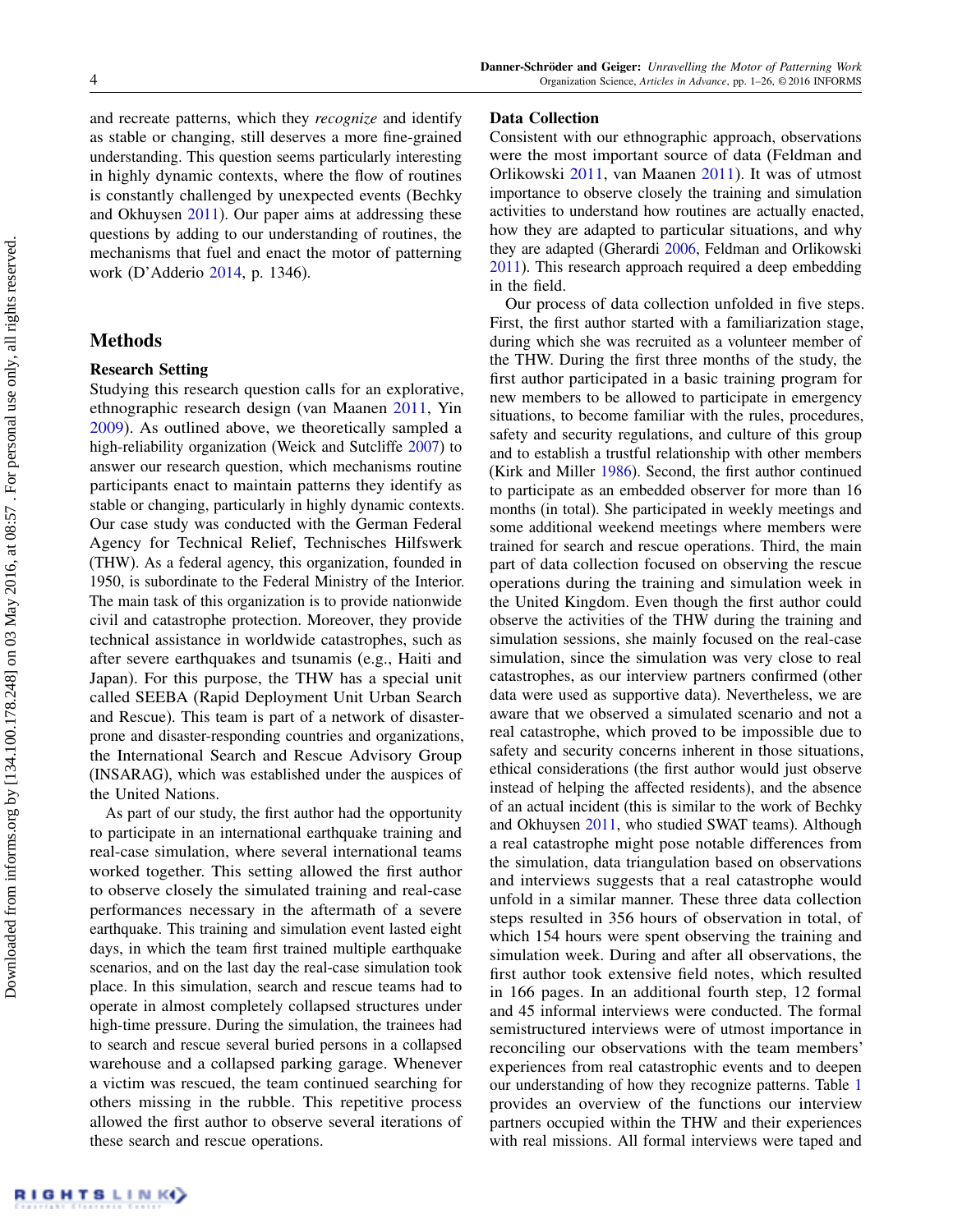<span id="page-5-0"></span>

|  |  | Table 1 Summary of the Interview Data |
|--|--|---------------------------------------|
|--|--|---------------------------------------|

| Function                | Interview<br>time (hrs) | Experience<br>(years) | Retrospective cases                                                                                                                 |
|-------------------------|-------------------------|-----------------------|-------------------------------------------------------------------------------------------------------------------------------------|
| Logistics manager       | 5                       | 3                     | Chile, Haiti, India, Japan, Switzerland                                                                                             |
| Media                   | $\overline{c}$          | 4                     | Chile, Haiti, India, Japan, Switzerland                                                                                             |
| Administration          |                         | 16                    | England, India, Japan                                                                                                               |
| Liasion officer/trainer |                         | 8                     | Japan, Switzerland                                                                                                                  |
| Medical                 | 3                       | 10                    | India, Indonesia, Luxembourg, Pakistan,<br>Switzerland, Thailand                                                                    |
| Team leader             | 1, 5                    | 24                    | Algeria, Armenia, Chile, Haiti, Japan, Mexico,<br>Pakistan                                                                          |
| Squad leader            | $\overline{c}$          | 24                    | Armenia, Columbia, El Salvador, England, India,<br>Iran, Japan, New Orleans, Macedonia, Mexico,<br>Poland, Taiwan, Thailand, Turkey |
| Medical                 | 1, 5                    |                       | Senegal, England, Haiti, Japan                                                                                                      |

<span id="page-5-1"></span>Table 2 Summary of Simulation Participants

| Name <sup>a</sup>                                                                                                              | <b>Function</b>                                                                                                                           |
|--------------------------------------------------------------------------------------------------------------------------------|-------------------------------------------------------------------------------------------------------------------------------------------|
| Team leader<br>Group leader<br>Squad leader<br>Liaison officer<br>Logistics officer<br>Coach<br><b>Medic</b><br><b>Members</b> | Bill<br>Thomas<br>Michael, Martin, Phil<br><b>Nicholas</b><br>Alex<br>Patrick<br>Jonathan<br>Dave, John, Marc, Tim, Chris, Matthew, Eric, |
|                                                                                                                                | Dan, Olaf, Mike, Barry, Jan                                                                                                               |

aNames have been changed due to a confidentiality agreement.

transcribed, which summed up to 293 pages. Table [2](#page-5-1) provides an overview of the simulation participants, who also served as our informal interview partners. In a fifth step, we collected 5,000 pages of documents, including guidelines, handbooks, training documents, log books, press releases, and annual reports. These artifacts helped us to gain a better understanding of the context the THW works in and provided us with codified descriptions of standard operating procedures for search and rescue operations.

#### Data Analysis

Our analysis of the data progressed in five stages. In a first step, we started to code our immense data set with in vivo codes using the THW language. This step was helpful for categorizing the different phases and routines in an earthquake operation (Glaser and Strauss [1967\)](#page-25-21). Consistent with our definition of routines as repetitive action patterns, we coded all actions that occurred more than once (repetitive) in our data as a routine. Table [3](#page-6-0) provides a brief description of the five routines observed: (1) setup of base of operation, (2) triage, (3) marking, (4) search, and (5) rescue. It was of utmost importance for us to observe multiple iterations of all the identified routines to account for potential performance differences between the iterations. Only the routine "(1) setup of base of operation" could not be observed in multiple iterations during our observations, since the camp had to be erected just once. However, we reconstructed action

steps of other iterations from interviews with participants who shared their experiences of setting up the camp on different occasions with us. In the second step, we started a more focused analysis of our data, concentrating on the performances of the five identified routines. The first author wrote a chronological case narrative (vignette) for each routine, which we used as a basis to create narrative networks. Narrative networks are a method to represent and visualize specific actions (Pentland and Feldman [2007,](#page-25-22) p. 787; Pentland [1999\)](#page-25-23). Using this method was of major importance since it allowed us to compare different iterations of the same routine and thus to identify performance differences. Third, while analyzing the data with an inductive (Miles and Huberman [1994\)](#page-25-24), "grounded theorizing" approach (Glaser and Strauss [1967\)](#page-25-21), an early finding was that routine members described some routines as stable, whereas others were described as flexible (see Table [4](#page-6-1) for examples). This contradicted our own observations indicating sequential variety in all routines, following the operationalization of Pentland [\(2003\)](#page-25-13). In the fourth step, we were interested in why THW members' recognition of the patterns differed from our own observations. Therefore, we coded our data again, focusing on emerging aspects that could explain the differences. Consistent with a grounded approach, we first used empirical codes, which were then clustered into second-order codes based on similarities and differences (Strauss and Corbin [1990\)](#page-25-25). Tables [5–](#page-13-0)[7](#page-16-0) indicate the coding scheme and provide empirical examples for each theme. Fifth, after the coding and analyzing described above, we held a meeting with our main contact persons from the THW to present our results and to receive feedback. This feedback session was an additional important step to check the descriptive validity of our findings (Yin [2009\)](#page-26-4), because the members themselves had the opportunity to discuss and reflect on the results.

#### Findings

In this paper, we explore how participants recognize and enact stable and changing patterns over time. We do so by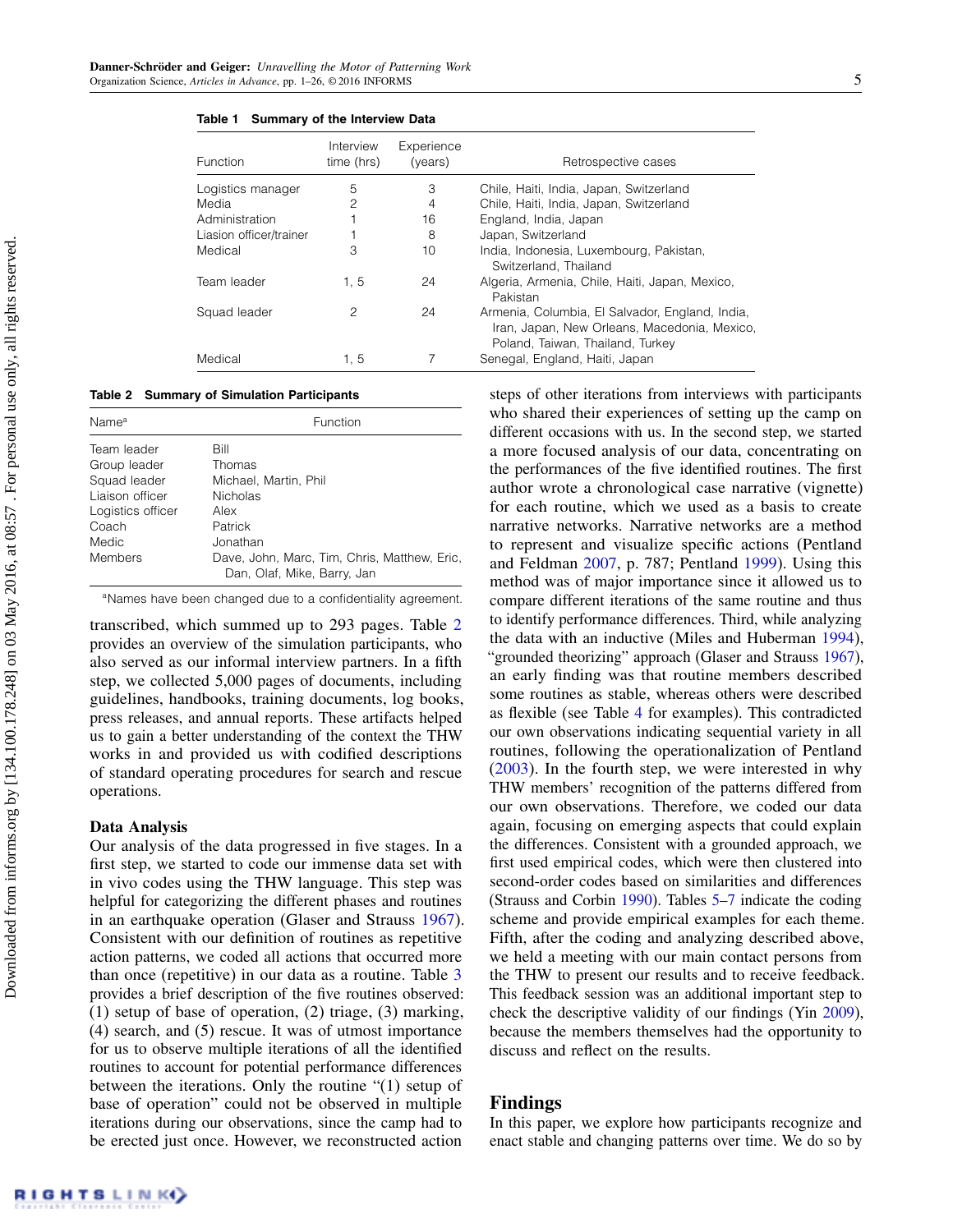| Routine                       | Description                                                                                                                                                                                                                                                                                                                                                                                                                                                       |
|-------------------------------|-------------------------------------------------------------------------------------------------------------------------------------------------------------------------------------------------------------------------------------------------------------------------------------------------------------------------------------------------------------------------------------------------------------------------------------------------------------------|
| Setup of base of<br>operation | Setup for the base of operation includes building the management area, medical treatment area, communications center,<br>food preparation area, personnel lodging area, and sanitation and hygiene area.                                                                                                                                                                                                                                                          |
| Triage                        | Triage is the process of prioritizing work sites to save as many lives as possible. In some cases, the order of priority is<br>obvious from the number of people missing in each building. When the order of priority is not obvious, a systematic<br>procedure of categorizing work sites based on an estimation of voids, an evaluation of stability and available<br>information on missing persons, can be applied to facilitate the decision-making process. |
| Marking                       | The process of marking and signaling systems provides specific information regarding assessment and operational<br>results to ensure optimal coordination on a work site.                                                                                                                                                                                                                                                                                         |
| Search                        | The search process includes detecting and locating live victims with technical equipment, such as specialized cameras,<br>acoustic and seismic devices, and search dogs.                                                                                                                                                                                                                                                                                          |
| Rescue                        | The rescue process includes lifting and lowering loads with hydraulic, pneumatic, and mechanical equipment; cutting<br>metal debris; timbering; breaking and breaching concrete; and assembling vertical, horizontal, and diagonal shoring<br>systems. The medical process includes life support, using equipment to care for the team (including search dogs)<br>and to rescue casualties.                                                                       |

#### <span id="page-6-0"></span>Table 3 Description of the Observed Routines

#### <span id="page-6-1"></span>Table 4 Routines Described as Standardized or Flexible

| First-order code                      | Example                                                                                                                                                                                                                                                                                                                                                                                                                                                                                                                                                                                                                                                                                                                                                                                                                                                                                                                                                                                                                                                                                                                                   |
|---------------------------------------|-------------------------------------------------------------------------------------------------------------------------------------------------------------------------------------------------------------------------------------------------------------------------------------------------------------------------------------------------------------------------------------------------------------------------------------------------------------------------------------------------------------------------------------------------------------------------------------------------------------------------------------------------------------------------------------------------------------------------------------------------------------------------------------------------------------------------------------------------------------------------------------------------------------------------------------------------------------------------------------------------------------------------------------------------------------------------------------------------------------------------------------------|
| Routines described<br>as standardized | Nicholas, the liaison officer, explained that no matter which country the team is called in to help, the first thing they do<br>is to set up the base camp: "It is predescribed which tent has to be set up first, and the logistics team is<br>responsible to comply that with all strengths. It has to be that way! No matter where we are."<br>Alex, the logistic officer, explained in an interview: "In the beginning, when you arrive it looks totally chaotic and<br>overwhelming. We roll out our routines and start operating in the trained and prescribed way. This way we cope with<br>chaos and focus on the most important aspects first We cannot start experimenting here but have to rely on our<br>standards."                                                                                                                                                                                                                                                                                                                                                                                                          |
|                                       | Alex explained: "Setting up the camp always means to first erect the management tent. This is really important. The<br>next one is the medical tent, then the communication and kitchen tent, then the tents for the team members and last<br>the hygiene tent."                                                                                                                                                                                                                                                                                                                                                                                                                                                                                                                                                                                                                                                                                                                                                                                                                                                                          |
|                                       | Bill, the team leader, stated: "For the camp setup a certain structure has evolved, and we learned a lot over the years.<br>The medical tent is a bit further away from the other tents, and the management tent is close to the community tent<br>to ease contact among the leaders and the rest of the team."                                                                                                                                                                                                                                                                                                                                                                                                                                                                                                                                                                                                                                                                                                                                                                                                                           |
|                                       | Jonathan, the medic, described the camp setup the following way: "The management tent and the medical tent have<br>to be ready first for the operation. This way the management can already start to work. And just in case something<br>happens to one of our guys, the medical tent is important as well. All other tents follow then."<br>Jonathan reported: "It does not matter where we are. The camp looks always the same. Sure, we have to arrange that<br>with the place at hand, but the order in which we set the tents up, and the place for each tent, is fixed."<br>John, a team member, explained: "Every catastrophe is different. However, as you see it here, we always approach it<br>in the same way."                                                                                                                                                                                                                                                                                                                                                                                                                |
| Routines described<br>as flexible     | Matthew, a team member, stated: "The individual problems start as soon as you enter the buildings structure. You<br>don't know what you have to expect."<br>Bill, the team leader, explained that it is impossible to plan the order of a search and rescue process beforehand: "We<br>are trained to perform certain activities. In each situation we encounter we have to decide which of these actions we<br>have to enact. Think of it like a belt of tools we are carrying with us and in each situation we pick the right action<br>from the belt and use it as we have been trained. Which action we will have to enact is determined by the situation.<br>But as soon as we are in the situation we exactly know which actions we have to enact in which order."<br>Michael, the attending squad leader, compared two instances: "You have seen that search and rescue here in the<br>parking lot was a different thing; we had to do very different actions as compared to searching in a collapsed<br>warehouse Not a single site is the same, and you have to be flexible in what you do. This is what we are<br>trained for." |
|                                       | Patrick, a senior coach, explained: "I always compare this to antsiness. You see lots of people running around, doing<br>all kinds of things. But at the end of the day, only this way we achieve what we want and this is to rescue people,<br>that's why we are out here  The outcome is not changing, only the way we do it."                                                                                                                                                                                                                                                                                                                                                                                                                                                                                                                                                                                                                                                                                                                                                                                                          |

illustrating how routine participants engage in patterning work that, according to their own description, on the one hand maintains a more stable pattern and on the other hand supports a more flexible (but not changing) pattern. Our analysis reveals that the recognition and enactment of these patterns requires the (re)creation of dedicated artifacts, training, and knowing. The THW members described one set of routines (camp setup, triage, marking) as rather stable, and they described another set of routines, the actual searching and rescuing of victims (search and rescue), as flexible. Building on this differentiation, we first introduce each routine set with a brief vignette illustrating the performances, based on our own observations. We then contrast our own observations with the retrospective accounts of the THW members from interviews. When comparing different iterations of the same routine, we observed sequential variety (Pentland [2003\)](#page-25-13) of the respective routine, whereas the team members

RIGHTSLINK)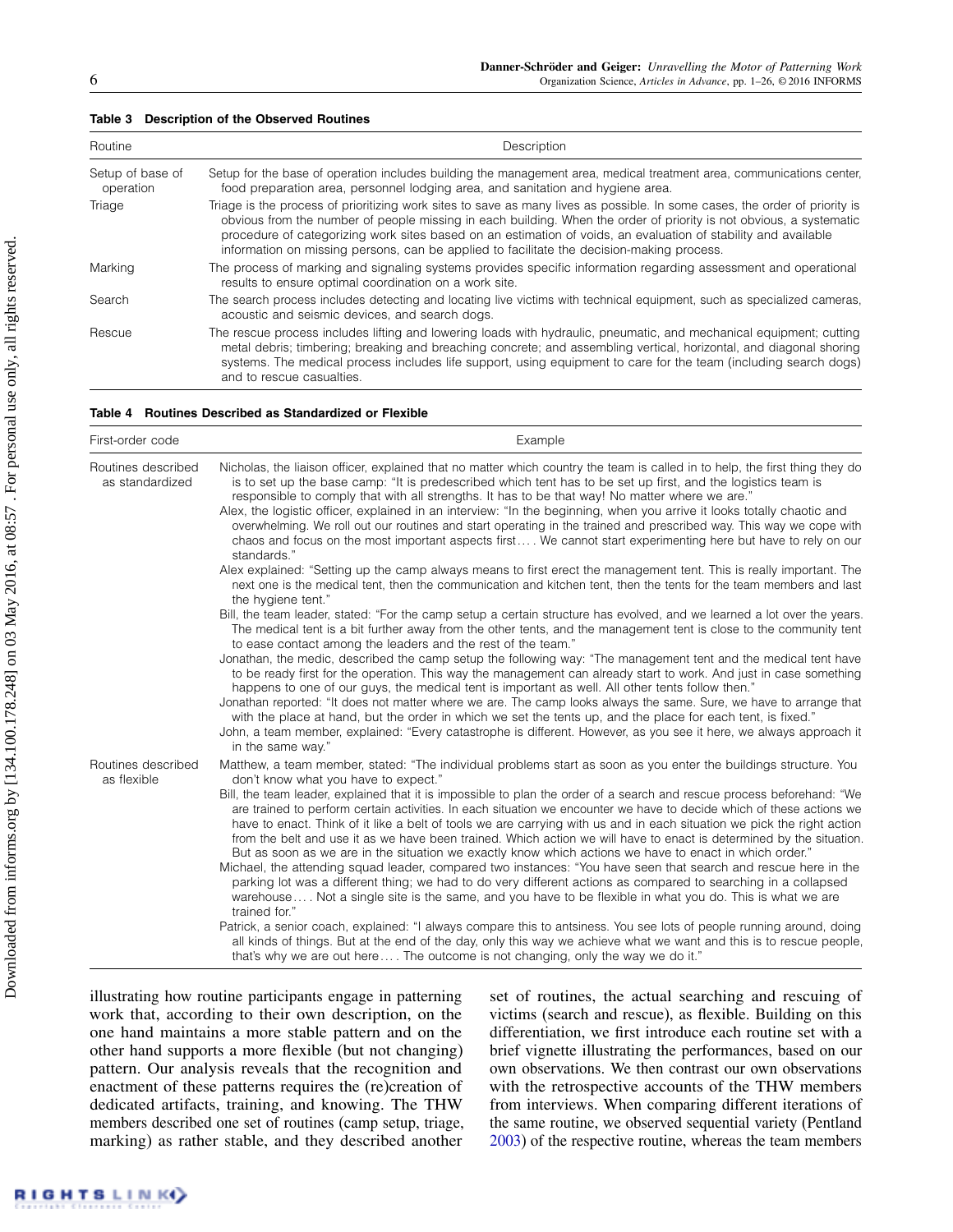recognized these routines as either stable or flexible, but nonchanging. In a second step, we elucidate the role of artifacts, training, and knowing to explore the mechanisms how participants recognize and enact such stable and flexible patterns.

#### Performance Patterns

#### Vignette 1. Observations of the Camp Setup, Marking, and Triage Routines.

The camp setup routine. In the real-case simulation we observed, the SEEBA team, consisting of 21 volunteers, arrived at the disaster site and registered with the local authorities. The local authorities, who coordinated the operation, advised the team to erect their camp on the playground of a soccer stadium. Immediately, the team members started unloading the cargo boxes from the vehicles and sorted them by functions (tents, food, instruments, etc.), which were indicated by a color code on the boxes. Then, all team members helped to carry the boxes with the tents, recognizable by a yellow stripe, and to display them on the ground at that place where the respective tents were supposed to be erected later. Bill, Michael, Marc, and John started setting up the management tent while Jonathan, Dave, Tim, and Chris set up the medical tent. Suddenly, a local inhabitant approached the four, desperately shouting that his family was missing in his collapsed house and that he needed immediate help to rescue them. Dave went to the man and spoke to him, trying to calm him down. While talking to the man and listening to his needs, he made a note in his journal and wrote down what the man said. He then told the man to leave and to go back to his house. Help would soon be coming but not now. The man still insisted on getting immediate help, but Dave explained to him patiently that they were currently not ready to help and that he had to wait. None of the bystanding team members made any attempt to help the man; they simply continued to erect the tents. Phil, Matthew, Eric, and Dan set up the communication tent and kitchen tent next to each other. Other team members erected the personal tents and the hygiene tent. Barry and Jan were going around the camp site looking for a place to install the power generator, which needs to be set up at some distance from the camp because of its noisiness. To place the power generator at some distance from the camp, stones and debris had to be removed before the generator could be placed and installed. After that, Barry and Jan connected the electrical cables and installed huge lights to illuminate the entire camp site.

The triage and marking routines. After having erected the camp successfully, a first triage team consisting of four members left the camp to perform a first triage at a collapsed two-story warehouse, which had been assigned to them. As the triage team arrived at the warehouse, John and Marc first performed a 360° tour around the

warehouse, keeping some 20 meters distance from the building. Marc started to walk left around the building while John started the triage from the right, both drawing a map of the building and the surrounding area. After returning to the front of the building, John went closer to the building and shouted very loudly, "Search and rescue! Is there anybody?" Following his loud call, he heard a victim crying for help from inside the warehouse. However, neither of them made any attempt to help the crying person. They told the victim that help was on the way. John documented in his journal that a living victim was detected inside the building. On a discarded door he leaned at the entrance wall, Marc wrote the team number, time and date of the triage they had just performed, a symbol indicating that they did not find any hazard (fire, gas leakage) around the warehouse, and the information that they had detected a victim. After that, he sprayed number 22 on the front wall of the building with spray paint and John cordoned off the area with barrier tape.

To account for the flexible or stable nature of the patterns, we compared the action patterns of the triage and marking routines described above with another observed iteration of these two routines. As alluded to above, we were able to observe the camp setup only once during the simulation. But we reconstructed action steps from other camp setup iterations by relying on interviews in which team members recollected their experiences. Our analysis of these different iterations revealed that the routine sets showed variance in the performed action steps in what Pentland [\(2003,](#page-25-13) p. 531) calls "sequential variety," since action steps were repeated but not in a similar sequential order (see Figures [1](#page-8-0) and [2\)](#page-9-0).

# Retrospective Account of These Performances by Routine Participants: Stability Despite Sequential Variety.

Despite the observable sequential variety, routine participants retrospectively, in reflecting about the routine performance in interviews, described the camp setup as well as the triage and marking routines as stable patterns. Alex, the logistics officer, explained in an interview that as soon as the THW rescue team arrives in an affected country, getting ready to work as quickly as possible is of utmost importance. Following this phase described by Alex, the team follows a pretty much standardized approach, which is needed to create order from chaos:

In the beginning, when you arrive it looks totally chaotic and overwhelming. We roll out our routines and start operating in the trained and prescribed way. This way we cope with chaos and focus on the most important aspects  $first...$  We cannot start experimenting here but have to rely on our standards.

According to Alex, the camp is set up in a similar, very specific order, which the team sticks to irrespective of the place of deployment: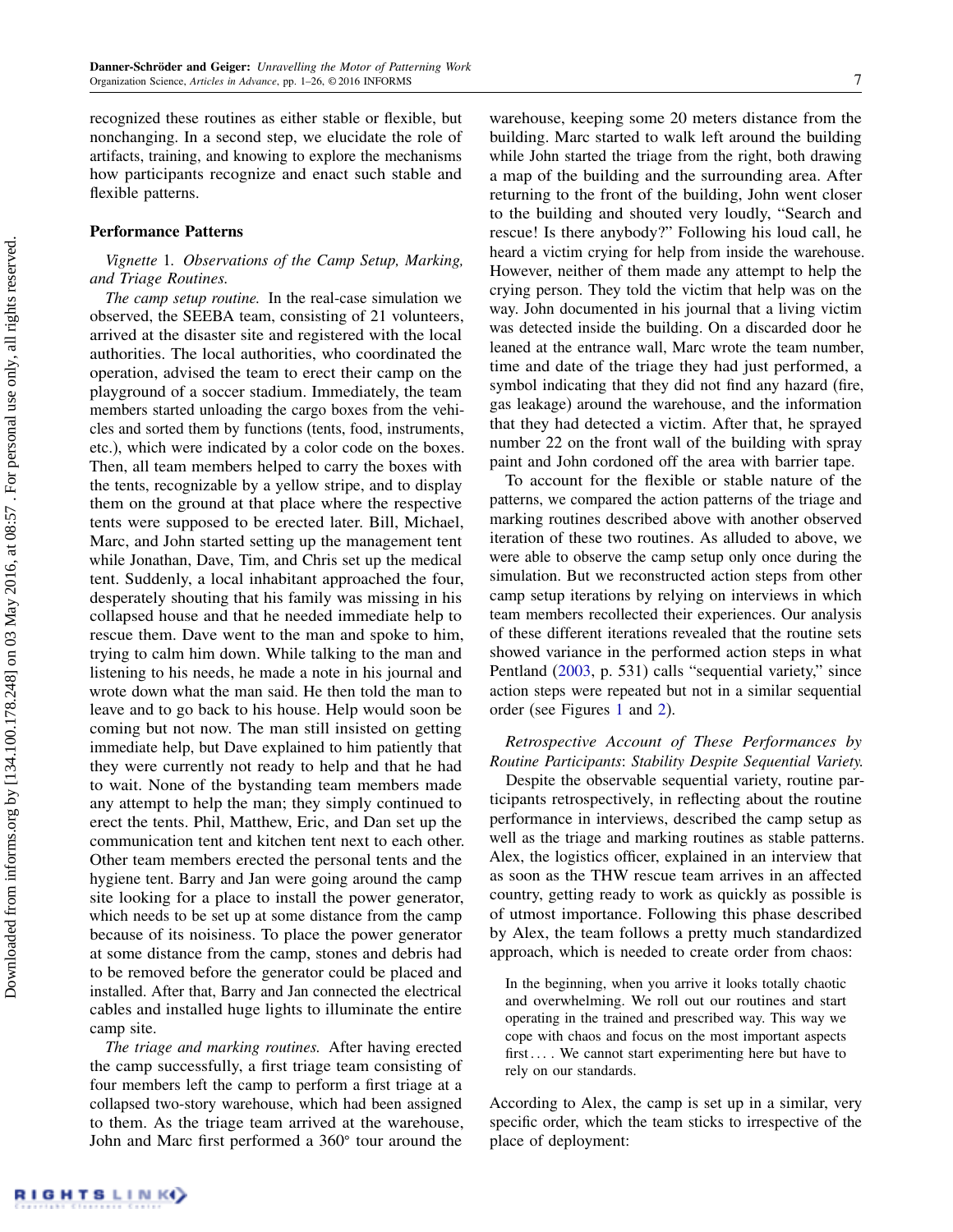#### <span id="page-8-0"></span>Figure 1 Narrative Network for the Routine Camp Setup

# Nalytical reproduction 1 Team leader (bill) registers with the local authorities Local authorities advice the team to erect the camp on the playground of a soccer stadium Team members start unloading the boxes  $\overline{\textbf{v}}$ Team members sort the boxes by function Team members carry the boxes to the allocated place and display them ÷ Bill, Michael, Marc and John set up the management tent Jonathan, Dave, Tim and Chris set up the medical tent Local inhabitant approaches this four for help v Dave tries to calm him down Dave makes a note in his journal noting the information Dave tells the man to go back to the house to wait until the team is ready to help Victim insists to get help Dave explains again that the team is not yet ready to help ╈ Team continues to erect the tents Phil, Matthew, Eric and Dan set up the communication and kitchen tent Barry and Jan go around the camp site looking for a place for the power generator v They remove rubble to make place for the power generator

They place and install the power generator

Barry and Jan connected the electrical cables and installed huge lights



*Learned a lot over the years. The Medical tent is a bit further away* from the other tents, and the *Management tent is close to the COMMUNITY tent to have contact* among the leaders and the rest of *the team.*"

Time frame from the beginning to the end of the operation Time frame from the beginning to the end of the operation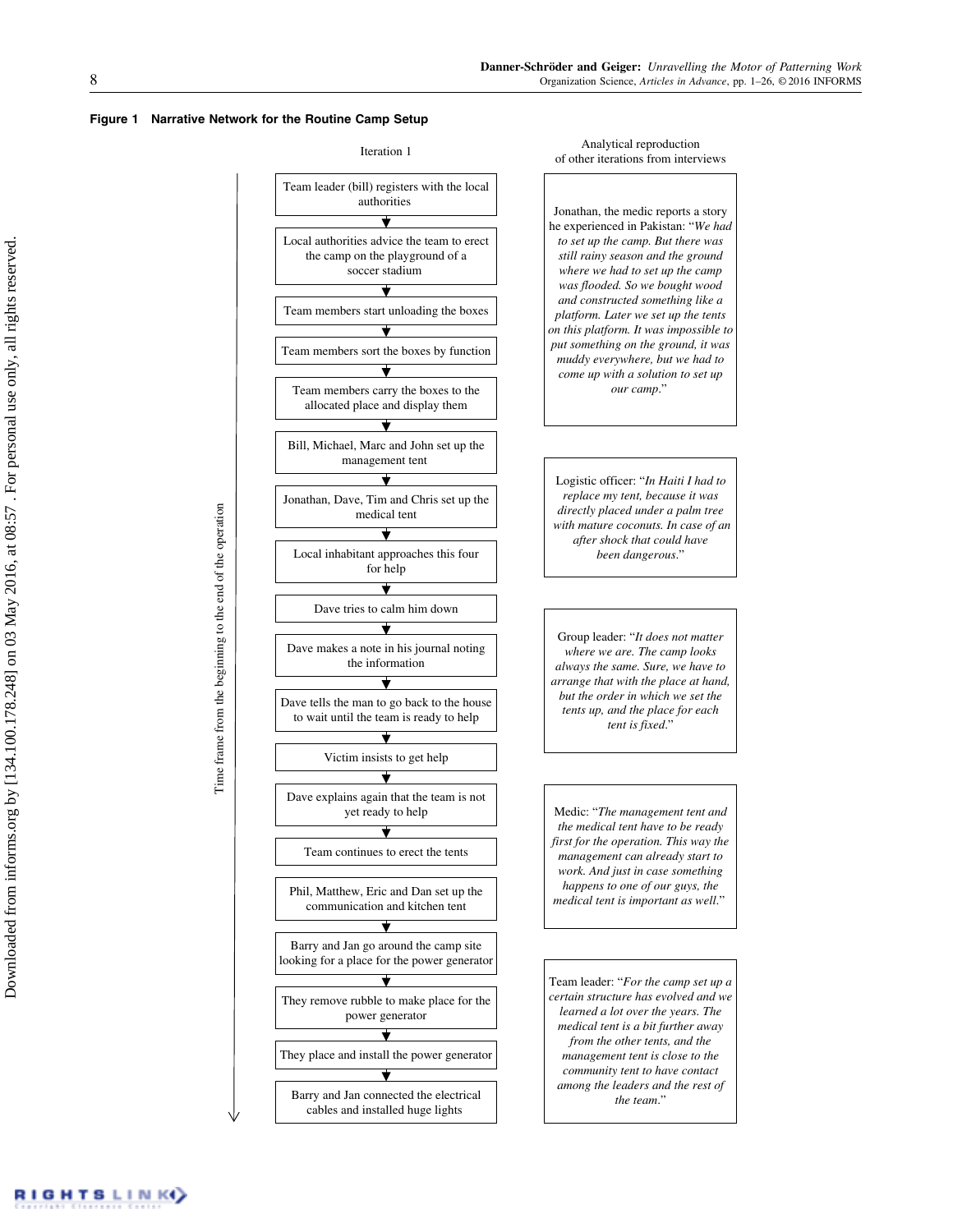#### Figure 2 Narrative Networks for the Routines Triage and Marking

<span id="page-9-0"></span>



Setting up the camp always means to first erect the management tent. This is really important. The next one is the medical tent, then the communication and kitchen tent, then the tents for the team members and last the hygiene tent.

Bill, the team leader, and Jonathan, the medic, elucidated that this process follows a standard, which

has been learned over the years, following a clear rationale:

For the camp setup a certain structure has evolved, and we learned a lot over the years. The medical tent is a bit further away from the other tents, and the management tent is close to the community tent to ease contact among the leaders and the rest of the team. (Bill)

RIGHTS LINK)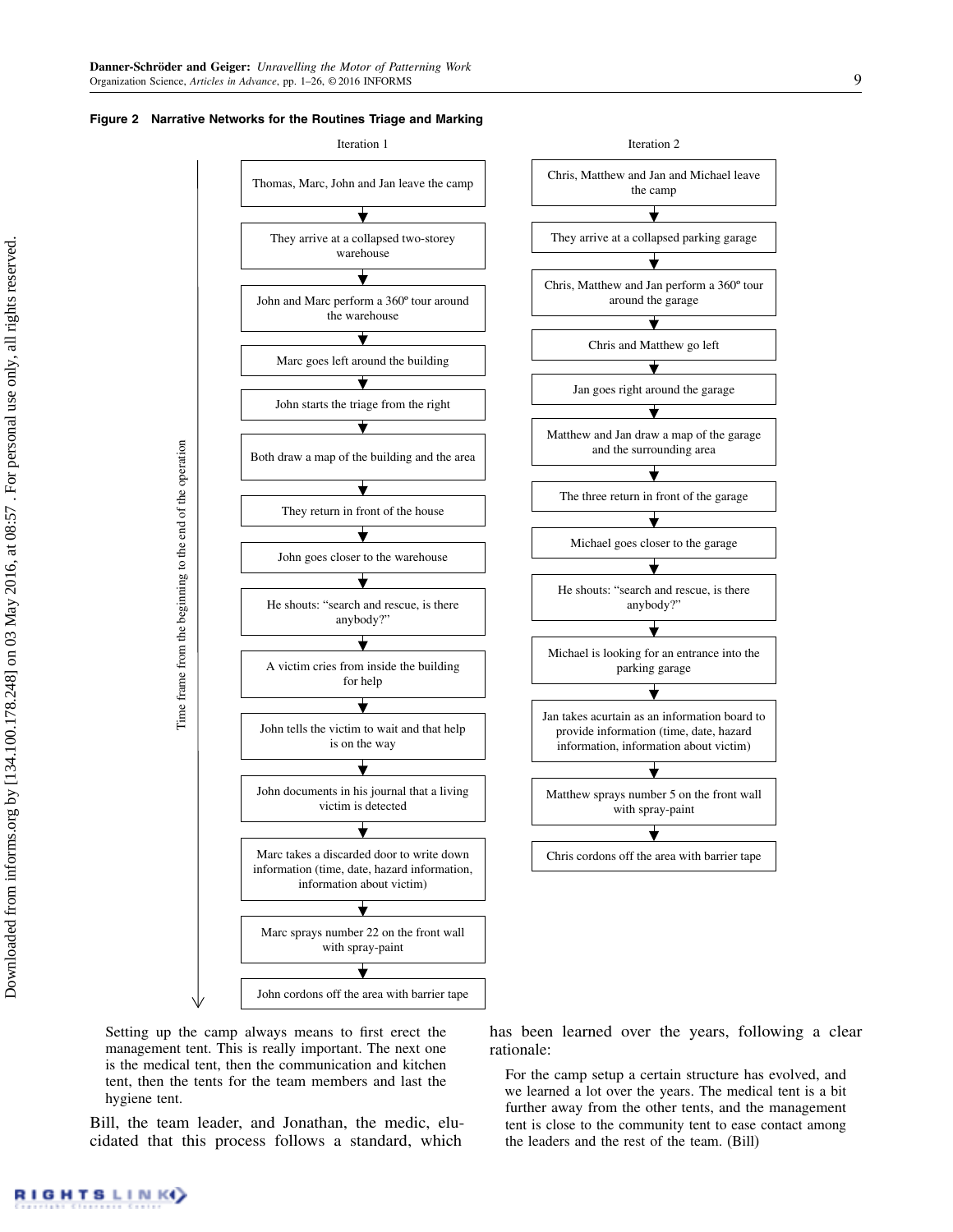The management tent and the medical tent have to be ready first for the operation. This way the management can already start to work. And just in case something happens to one of our guys, the medical tent is important as well. All other tents follow then. (Jonathan)

Jonathan continued his explanation by describing that the camp structure looks the same way no matter where the team actually operates. Even though he recollected in an interview an instance in Pakistan in which the team had to buy wood and construct a platform on which the tents could be erected (because of the rainy season), for him the camp setup still followed the usual order:

It does not matter where we are. The camp looks always the same. Sure, we have to arrange that with the place at hand, but the order in which we set the tents up, and the place for each tent is fixed.

John made a similar argument for the triage and marking routine by saying the following:

Every catastrophe is different. However, as you see it here, we always approach it in the same way.

As these quotes reveal, routine participants had at least retrospectively the impression that they followed the standard and that this approach did not change, irrespective of where and under what conditions the routine was performed. According to their understanding, the routine was executed in a fairly stable way at all times.

Vignette 2. Observations of Search and Rescue Routines. The search routine. Upon completing triage and marking, the entire team set out to the collapsed two-story warehouse John and Marc had explored before. Now the team started to actually search for and rescue victims from the collapsed structure. Standing in front of the two-story warehouse where the front wall had not collapsed, the first two team members, Eric and Jan, decided to enter the building through the front door. Upon having entered, they found the entrance hall of the building totally destroyed. On the floor were wooden beams, steel tubes, and rubble, but it was still possible for them to climb over the debris to reach the next door. Here they removed the broken door so they could go on. Once the entrance was cleared, Eric crawled through the entry where, in the next room, the ceiling had collapsed. A moment later, he came back to report to Martin, waiting outside the building, that there was a stone wall blocking the access and that a pneumatic hammer, oxygen (because it is rare in confined space), and a team for assistance were needed to break the wall. Martin sent Olaf and Mike into the building to help with the breakthrough. They started the breakthrough by first breaking a small hole into the wall through and inserting a microcamera so they could assess the situation behind the wall. From this breakthrough, the team was able to establish verbal contact with the person who was buried. The buried woman told them that she could not move but that she was far away from the wall. On the

basis of this information, Mike enlarged the hole until a person could get through it. Eric immediately crawled over to the woman and assessed her health condition. He reported that a medic was needed, and Jan took care of the woman while Eric searched the room for other victims.

The rescue routine. Jonathan, the medic, arrived and checked the vital signs of the victim. Because she was stable, he requested a hand barrow and two other members to carry her out of the building. Jonathan instructed the others on how to best lift the woman onto the barrow. Jonathan, Jan, and Eric carried her to the hole in the wall and handed her over to Olaf, Mike, and two other waiting members who then transported her out of the building. Jan and Eric continued exploring the next room where an iron girder blocked their way.

To account for the changing or stable nature of the pattern, we compared the described action pattern with other iterations of search and rescue routines we could observe. Again following Pentland's [\(2003,](#page-25-13) p. 531) pattern analysis framework, we found that the described workflow exhibits high sequential variety since action steps were never repeated in a similar sequential order (for a graphical representation, see Figure [3\)](#page-11-0).

# Retrospective Account of These Performances by Routine Participants: Flexible But Nonchanging.

Unlike camp setup, triage, and marking, the routine participants retrospectively described search and rescue routines as highly flexible, even as they were nonchanging. Bill, the team leader, stated in an interview that it is impossible to plan the order of a search and rescue process beforehand, and thus the team expects that they have to respond flexibly to the situation at hand. Nevertheless, as his interview also reveals, the team executes activities for which they have trained prior to the operation:

We are trained to perform all kinds of activities. In each situation we encounter we have to decide which of these actions we have to enact. Think of it like a belt of tools we are carrying with us and in each situation we pick the right action from the belt and use it as we have been trained. Which action we will have to enact is determined by the situation. But as soon as we are in the situation we exactly know which actions we have to enact in which order.

Seen this way, the team knows that a flexible approach is necessary, but for executing it, they rely on already known and well-trained actions. Another example for how search and rescue routines were accounted for as being flexible is the scenario in which Chris and Matthew were searching for victims on top of the ruins of a parking garage. Michael, the attending squad leader, compared that scenario to the situation where the team entered the two-story warehouse to search for victims by saying the following: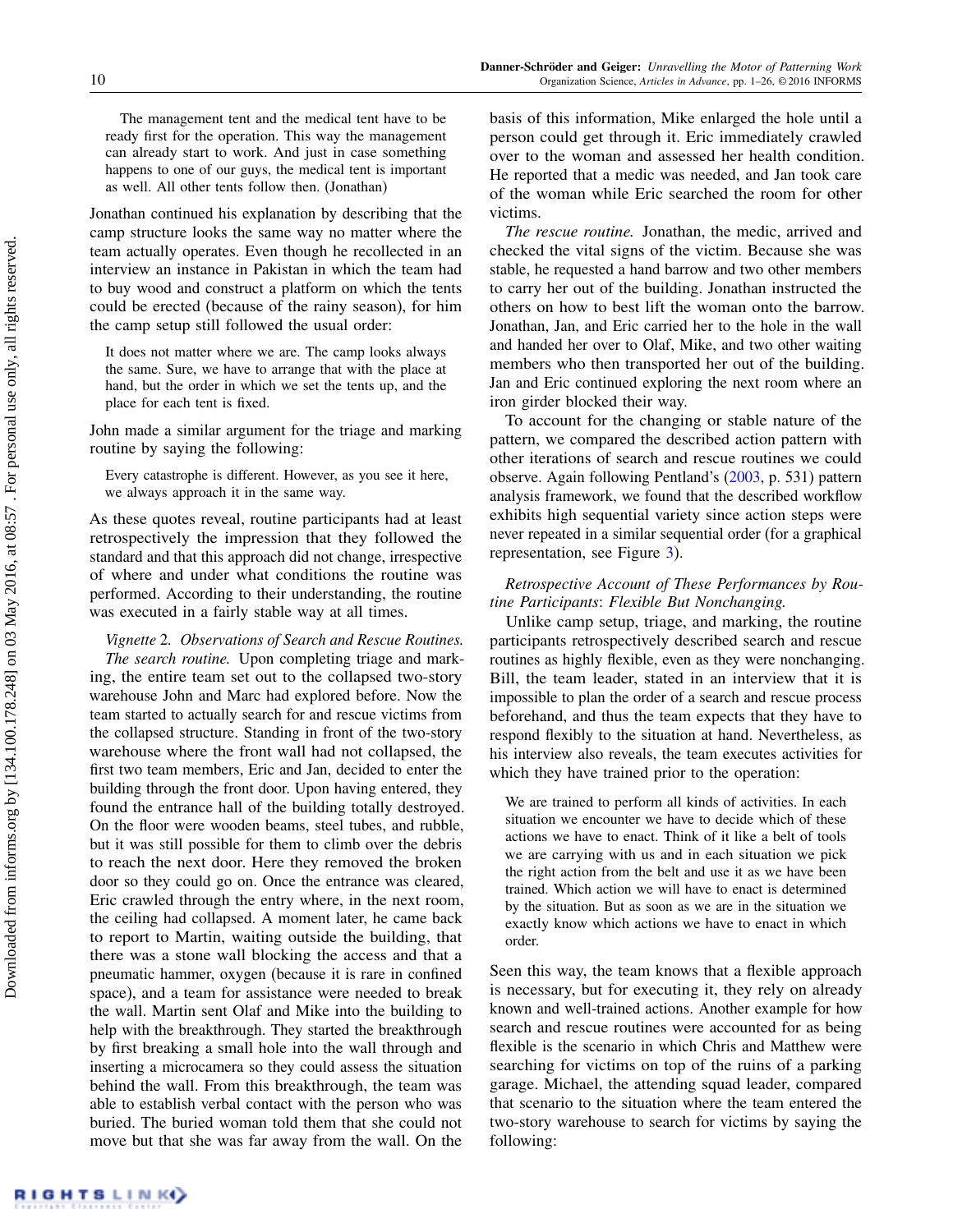#### <span id="page-11-0"></span>Figure 3 Narrative Networks for the Routines Search and Rescue

Time frame from the beginning to the end of the operation

Time frame from the beginning to the end of the operation

| for the Routines Search and Rescu                                                    |
|--------------------------------------------------------------------------------------|
| Iteration 1                                                                          |
| Eric and Jan enter the collapsed two-storey<br>warehouse through the front door      |
|                                                                                      |
| They find the entrance hall totally<br>destroyed                                     |
|                                                                                      |
| They climb over the rubble to reach the<br>next door                                 |
|                                                                                      |
| Jan and Eric remove the broken door                                                  |
|                                                                                      |
| Eric crawls through the entry                                                        |
|                                                                                      |
| He finds a room in which the ceiling has<br>collapsed and a wall that blocks the way |
|                                                                                      |
| Eric comes back and reports the situation<br>to Martin                               |
|                                                                                      |
| He asks for a pneumatic hammer, oxygen<br>and an assisting team                      |
|                                                                                      |
| Martin sends Olaf and Mike into the<br>building                                      |
|                                                                                      |
| Olaf and Mike breach a small hole into<br>the wall                                   |
|                                                                                      |
| They insert a microcamera and assess the<br>situation behind the wall                |
|                                                                                      |
| Olaf speaks to the victim who reports to                                             |

Olaf, Mike and two others transport her out of the building





Iteration 2

**RIGHTSLINK**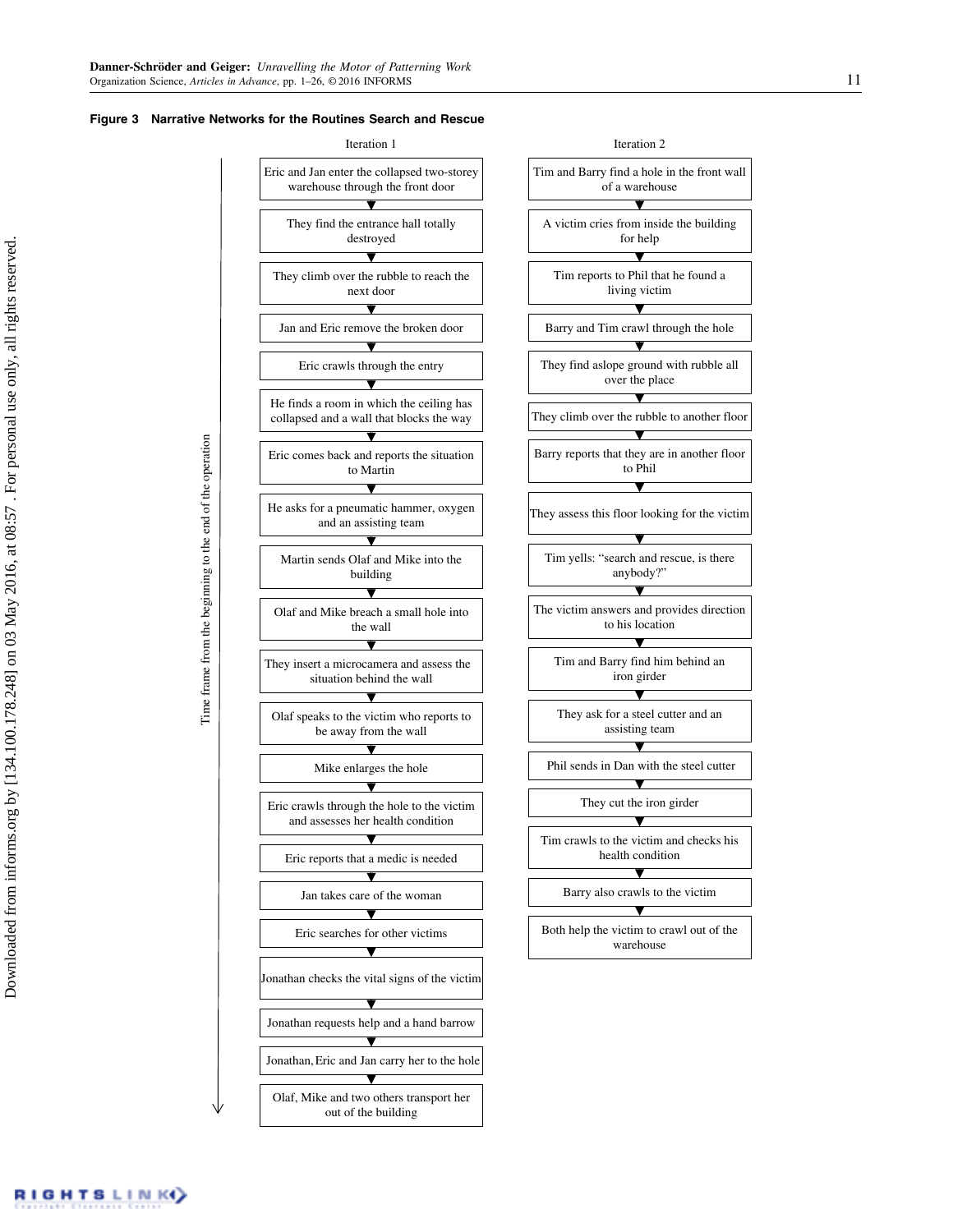You have seen that search and rescue here in the parking lot was a different thing, we had to do very different actions as compared to searching in the collapsed warehouse  $\dots$ Not a single site is the same and you have to be flexible in what you do. This is what we expect and what we are trained for.

As Michael's account reveals, the team expected search and rescue routines to be flexible, depending on the specific characteristics of the site. Team members knew that to be able to perform search and rescue in a reliable way, flexibility in the approach is needed. Their perception of the outcome of the search and rescue routine, however, remained unchanged, as a senior coach expressed the following:

I always compare this to antsiness. You see lots of people running around, doing all kinds of things. But at the end of the day, only this way we achieve what we want and this is to rescue people, that's why we are out here  $\dots$ . The outcome is not changing, only the way we do it.

In retrospect, the team members were aware that flexibility was needed to arrive at predefined ends. All these examples nicely illustrate that the team is aware that being flexible allows them to meet different and varying situational needs to carry out predefined, unchanging ends.

#### The Role of Artifacts, Training, and Knowing

To enact and maintain the described patterns, which were either recognized as stable or flexible, artifacts, training, and knowing played a key role. Following our data analysis, we distill how each of these aspects contributed to the emergence of specific mechanisms that steered the recognition and maintenance of these patterns.

# The Role of Artifacts in Supporting Standardization and Flexibility.

Artifacts played an important role in all of the observed routines. Artifacts ranged from standard operating procedures provided by the international INSARAG network to the tools the team needed to perform search and rescue of victims (e.g., pneumatic hammers, shovels, search dogs). In particular, the specification and codification of the guideline differed significantly for the different sets of routines: for routines that were perceived as stable by the participants, the artifact codified the workflow; for routines which were perceived as flexible, the artifact only codified the tasks that should be enacted. As a consequence, artifacts were used differently in both performances. Table [5](#page-13-0) provides further examples for the role of artifacts in supporting standardization and flexibility.

Supporting standardization. The guideline released by the INSARAG provided very detailed descriptions of the workflow for how to set up the camp and for how to perform marking and triage. These detailed process descriptions were complemented by symbols and drawings in the guideline. For example, the guideline specified the exact order in which the camp had to be set up. This

again was illustrated by a drawing indicating where which tent had to be erected (see Table 5 for an example):

Select and set up the site based on mission priorities...: 1.9.1 Management area; 1.9.2 Equipment and maintenance area; 1.9.3 Medical treatment area; 1.9.4 Communications centre; 1.9.5 Food preparation and feeding area; 1.9.6 Personnel lodging area; 1.9.7 Sanitation and hygiene area; 1.9.8 Search dog areas; 1.9.9 Transportation access areas; 1.9.10 Vehicle parking; 1.9.11 Briefing area; 1.9.12 Generators and lighting should be strategically placed to ensure a safe and secure environment. (International Search and Rescue Advisory Group [2011,](#page-25-26) p. 58)

The intention behind standardizing these processes by the INSARAG was to support a structured approach, particularly in the first, chaotic phase to avoid chaos. Alex, the logistics officer, reported the following:

If we would not stick to our standards we would even produce more chaos as is already happening around us.

Another key reason for codifying the workflow was to support collaboration between different international teams. Thus, the guidelines contained international standards, like signs and symbols the teams are supposed to use during triage and marking. For example, the guideline contained a specific form (Urban Search and Rescue (USAR) team fact sheet) the teams had to complete to register. By standardizing the kind of information teams had to transmit, the form supported collaboration between different international teams. Bill, the team leader, explained the following, while filling out the form:

It is important to report in the right way as well as qualified information, so that a higher level management can work with the results.

For marking routines, the guideline advised teams how to use signs and symbols in the following way:

Structural marking should be applied on collapsed structures assessed by USAR teams. The marking should be placed near the point of entry on the exterior of the collapsed structure that offers the best visibility  $\dots$ : 1. The marking consists of a  $1 \times 1$  meter square box. 2. Inside the box: Go if deemed safe to enter; No Go if it is deemed unsafe to enter; Team identification; Date and time start; Date and time finish. 3. Outside the box: Hazard information (top); Missing persons (bottom); Live victims rescued (left); Dead victims extricated (right). (International Search and Rescue Advisory Group [2011,](#page-25-26) p. 95)

During triage and marking, as outlined above, John and Marc used the symbols outlined in the guideline to report the result of their triage to other teams and the local authorities. Nicholas, the liaison officer, emphasized the importance of using the symbols provided by the guideline during performance: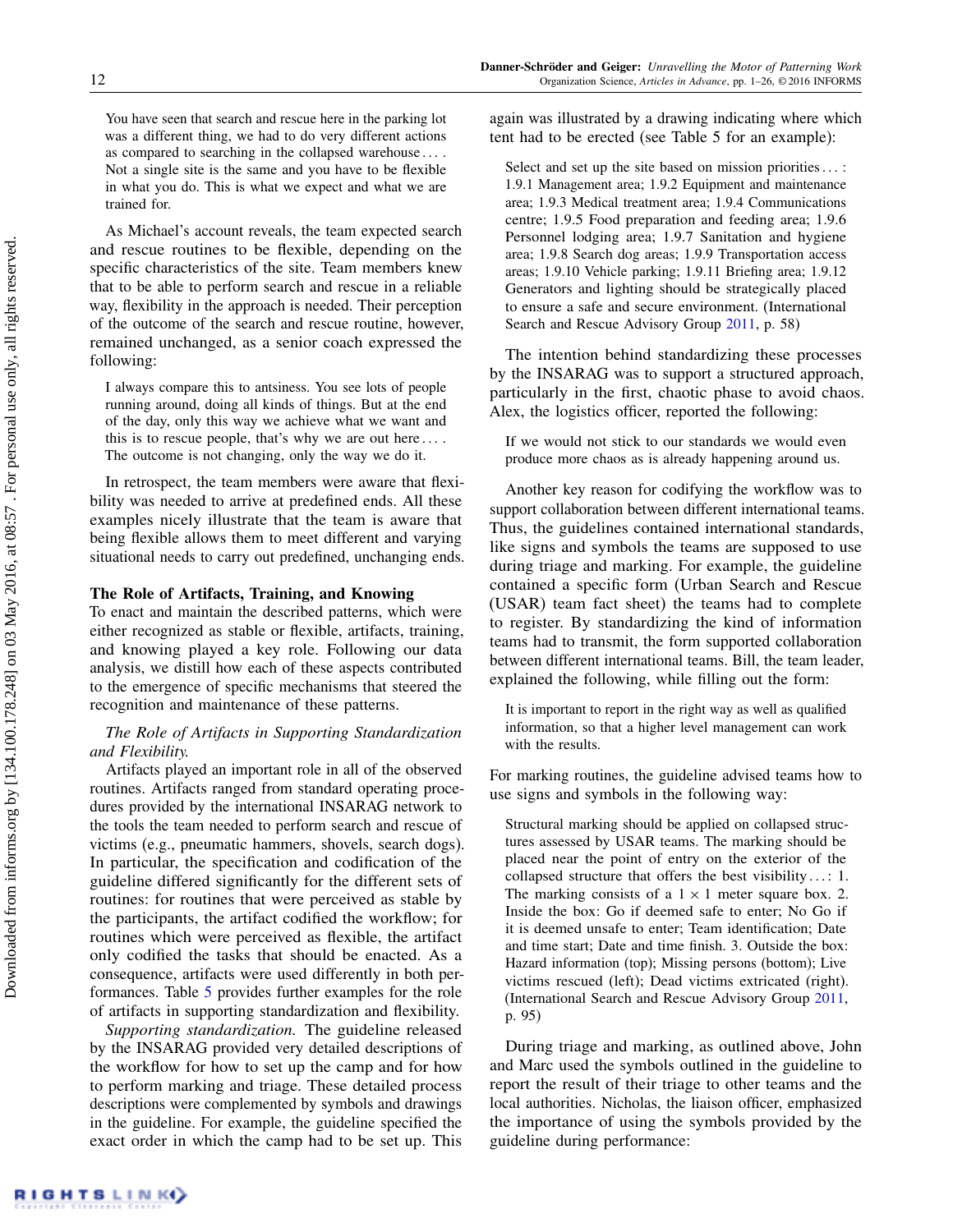<span id="page-13-0"></span>

|  | Table 5 The Role of Artifacts in Supporting Patterns of Standardization or Flexibility |  |  |  |  |
|--|----------------------------------------------------------------------------------------|--|--|--|--|
|--|----------------------------------------------------------------------------------------|--|--|--|--|

| Second-order theme                                                       | First-order theme                                                                                                                                                                                                                                                                                |
|--------------------------------------------------------------------------|--------------------------------------------------------------------------------------------------------------------------------------------------------------------------------------------------------------------------------------------------------------------------------------------------|
| The role of artifacts<br>in supporting<br>patterns of<br>standardization | Workflow inscription in the quideline:<br>"To ensure an effective international mission, USAR teams should adhere to the prescribed procedures that clearly<br>identify the critical steps that support the successful integration into the affected country's disaster response<br>operations." |
|                                                                          | "Structural marking should be applied on collapsed structures assessed by USAR teams. The marking should be<br>placed pear the point of entry on the ovterior of the collepsed otrusture that offers the best violation<br>$1$ The                                                               |

placed near the point of entry on the exterior of the collapsed structure that offers the best visibility  $\dots$  1. The marking consists of a  $1 \times 1$  meter square box. 2. Inside the box: Go if deemed safe to enter; No Go if it is deemed unsafe to enter; Team identification; Date and time start; Date and time finish. 3. Outside the box: Hazard information (top); Missing persons (bottom); Live victims rescued (left); Dead victims extricated (right)". Symbol used for marking (providing information about the team and the victims):



Enacting workflow provided in the guideline:

- Marc, a team member, drew a pictogram on a discarded door that provided information to other teams. He explained that the number on the left side of the circle stands for live victims inside the building and the number at the bottom of the circle for missing persons. All teams have to know and to use the same signs and symbols, so that they can read and understand the messages from other teams.
- Bill, the team leader, went to the local authorities to register the team. For registering he completed a designated form (given in the INSARAG guideline) to provide information about the team size, the capabilities, and the equipment they brought. As he explains while registering: "You have to confirm your arrival with the management via this form. This way each team provides the same information."
- John and Marc performed a 360° tour around the warehouse from some distance and drew a map of the surrounding streets and area (for drawing this map they use standardized symbols, which are explicated in the INSARAG guidelines). Later Marc marked the streets and buildings with spray paint (the signs are again given in the guideline). John explained the importance as follows: "If one team works on a site and moves on they leave signs and messages for other teams in the form of pictograms. They have to fit a standardized form to understand them."
- Ruth, an intern, reported the following story: "My project started because the management realized that the documentation process in terms of triage wasn't uniform. The project was a cooperation with other countries as well. I participated in some trainings to get a first overview but I lacked experience from real operations. Thus I worked with many experienced members who told me what they need and how the guideline should look. This experience exchange was very important."
- Bill explained how artifacts change over time: "One source is always experiences from operations. In Haiti, for example, we realized that we need a different structure to network with all the other organizations. Another source is a meeting once a year with all the team leaders. We have different workshops to different topics, of course, the need for these actions comes from experience again."

The role of artifacts Task inscription in the guideline:

in supporting patterns of

flexibility

"A Heavy USAR team is required to have the technical capability to cut structural steel typically used for construction and reinforcement in multi-storey structures ... .

"A Heavy USAR team is required to have the equipment and manpower to work at a Heavy technical capability at two separate work sites simultaneously."

Enacting task provided in the guideline:

During one of our feedback sessions with the THW, Patrick, the coach, explained to us that the guidelines cannot prescribe each step for search and rescue operations because they are all so different. But the team has so many training sessions back home that each member of the SEEBA team knows the possible actions and can enact them accordingly.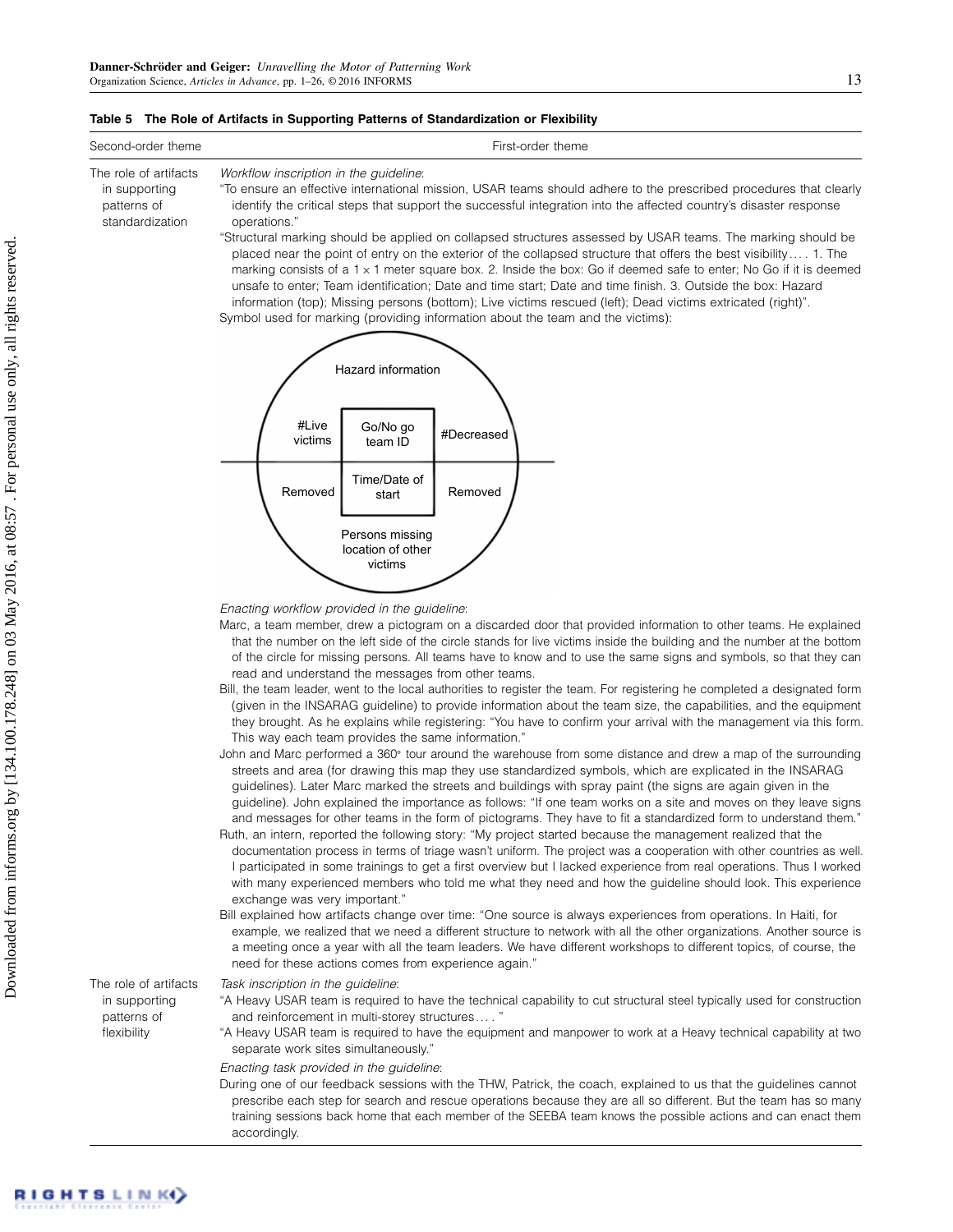Our marking system is an important tool. When a team is working in a house and moves on, they leave a message for other teams, pictograms. They all have the same look, so that you know them.

The workflow descriptions and symbols codified in the guideline were used to standardize team performance to reduce variation. This standardization should ensure effective communication in collaborating with other teams as well as safe and efficient procedures for getting ready in the beginning of the operation. Thus, artifacts played an important role in the observed routines (setting up the camp, triage and marking). Participants' orientation toward the standard, as codified in the artifact, helped in stabilizing the workflow. Here, practitioners envisaged an approach to standardization based on templates, rather than principles (Baden-Fuller and Winter [2005\)](#page-24-17).

Supporting flexibility. Opposed to the camp setup, marking, and triage routines, for the search and rescue routines the guideline specified only what the search and rescue teams should be able to perform, not how the tasks had to be performed. For example, in the case of the search routine, the guideline simply stated the following:

A Heavy USAR team is required to have the technical capability to cut structural steel typically used for construction and reinforcement in multi-story structures. (International Search and Rescue Advisory Group [2011,](#page-25-26) p. 116)

In this case, the guideline simply specified the necessary capabilities of the team, but it provided no guidance how these capabilities had to be enacted. This supported flexible performances, as Bill, the team leader, explained below:

It is impossible to plan search and rescue operations beforehand. The team never knows the structure of buildings, relatives approaching you, possible after shocks, day and night shifts...there are too many unpredictable factors. But the goal of the whole team is to rescue victims.

The guideline as artifact did not provide any standardization on how the team is supposed to perform tasks; it only defined the task in principle ex ante, rather than how it should be performed in the sense of a process description, which comes close to the concept of principle-based replication (Baden-Fuller and Winter [2005\)](#page-24-17). Throughout our observations, the guideline did not play a major role in the actual enactment of searching and rescuing, which helped in supporting flexible performances.

# The Role of Training in Enhancing Standardization and Flexibility.

The THW puts great emphasis on training the SEEBA team members to prepare them for potential deployment in the best possible way. Just like the SWAT team Okhuysen observed, training was considered as being of major importance for developing the necessary capabilities to act under extreme circumstances (Okhuysen [2005,](#page-25-27) Bechky

and Okhuysen [2011\)](#page-24-12). The coaches were quite aware that simply reading the guidelines would not be sufficient for the team members to learn how to enact performances. Not only the coaches, but also the entire SEEBA team, perceived training as very important, as Alex, the logistics officer, told us:

The THW and especially the SEEBA develops through each operation and training. This is a process inside the team, we are all willing to learn. It's not that someone from the management comes to dictate us a learning schedule.

However, the content and also the aim of the training sessions were fundamentally different for the enactment of standardized or flexible patterns. Table [6](#page-15-0) provides further examples for the role of training in enhancing standardization and flexibility.

Learning to enhance standardization. The THW was quite aware that particularly in the beginning of the operation it is of major importance to become operational as fast as possible. Learning by doing was not considered an option, as one of the coaches explained below:

Improvising and thinking about what to do would waste too much time which we don't have in the beginning of the operation.

The training session aimed first at developing the necessary knowing how to enact the workflow in the beginning of an operation (how to set up a camp, how to perform triage, how to mark buildings) and, second, at the team members knowing why sticking to a particular workflow is important and why it cannot be compromised. For developing the necessary knowing how, the THW held dedicated training sessions, for example, to rehearse the erection of the camp. Alex, the logistic officer explained the following:

We have to train the camp setup to be very fast in a real operation. This is also important to new members, so that they know where to set up which tent and in which order and do not have to start thinking how this works in a real case.

Similar sessions were held for practicing triage and marking performances. Frequent rehearsals during training sessions on weekends contributed to an embodiment of the necessary "knowing how'' by the team members (Polanyi [1966,](#page-25-28) Gherardi [2000,](#page-25-9) Strati [2007\)](#page-25-29). The second aim of the training was to develop an understanding of why it is important not to compromise the workflow. From their experiences from previous missions, the coaches were aware that it always proved to be difficult to team members to not start helping immediately once confronted with disastrous situations and people in need. In dedicated training sessions, team members were therefore specifically sensitized for those situations. Alex described in an interview a situation he encountered in Haiti, where he acted differently because of a lesson he learned during a simulation: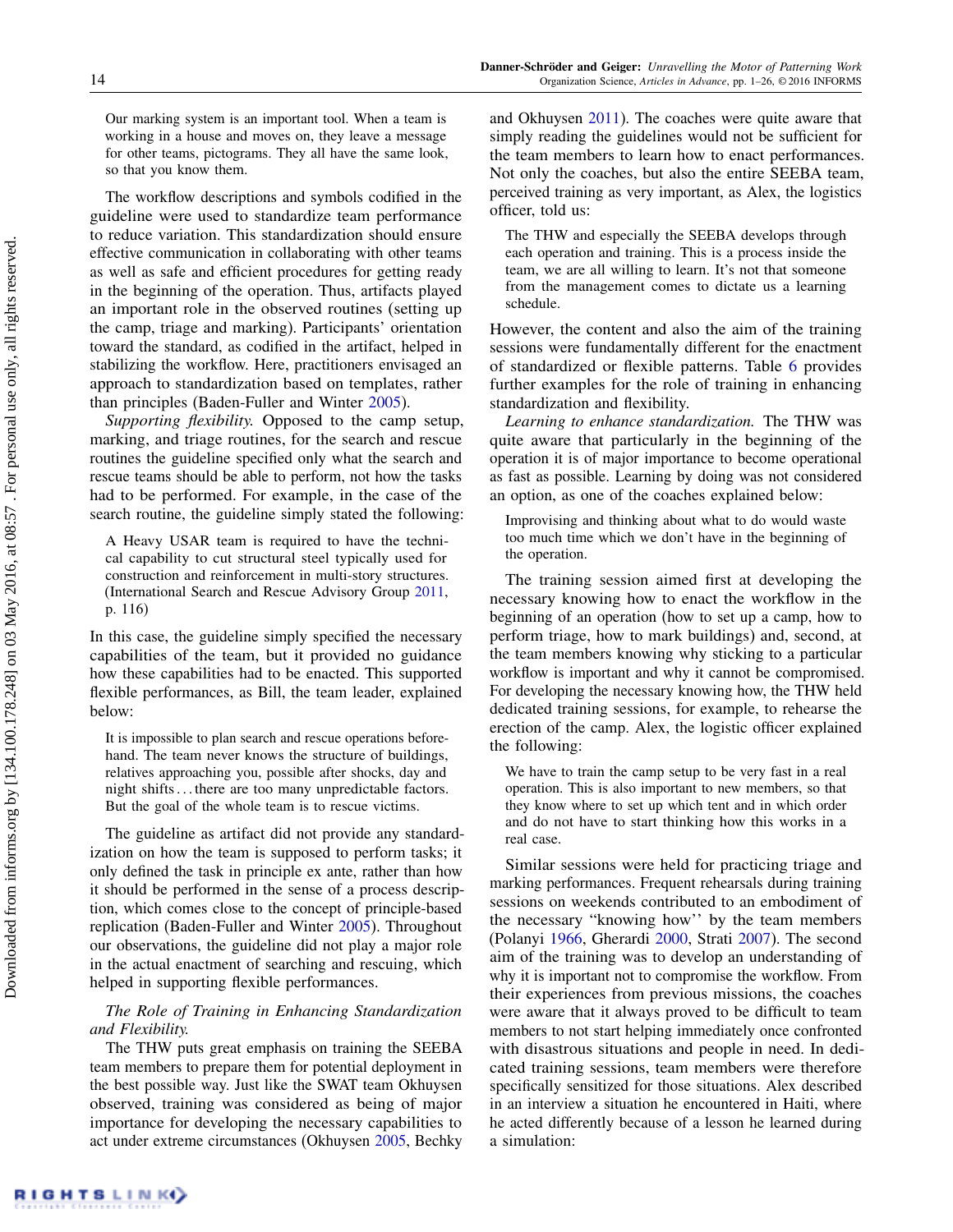| Second-order theme                                                     | First-order theme                                                                                                                                                                                                                                                                                                                                                                                                                                                                                                                                                                                                                                                                                                                                                                                                                                                                                                                                                                                                                                                                                                                                                                                          |
|------------------------------------------------------------------------|------------------------------------------------------------------------------------------------------------------------------------------------------------------------------------------------------------------------------------------------------------------------------------------------------------------------------------------------------------------------------------------------------------------------------------------------------------------------------------------------------------------------------------------------------------------------------------------------------------------------------------------------------------------------------------------------------------------------------------------------------------------------------------------------------------------------------------------------------------------------------------------------------------------------------------------------------------------------------------------------------------------------------------------------------------------------------------------------------------------------------------------------------------------------------------------------------------|
| The role of training<br>in enhancing<br>patterns of<br>standardization | Learning how to enact the workflow:<br>During one weekend training session, the management crew unpacked their cargo boxes (which usually are packed in<br>the logistics center) and inspected each piece. Several new members and potential candidates who were attending<br>listened to the experienced members explain the equipment, the content of each box, the meaning of the colored<br>labels outside of the boxes, and where to find the list naming all the equipment.<br>From time to time, the team erects the entire camp as a training session. Alex, the logistics officer, explained, "We<br>have to train the camp setup to be very fast in a real operation. This is also important to new members, so that they<br>know where to set up which tent and in which order."                                                                                                                                                                                                                                                                                                                                                                                                                |
|                                                                        | Learning how to prioritize actions:<br>Alex, the logistics officer, described a situation he encountered in Haiti, where he acted differently because of a lesson<br>he learned during a simulation: "In Haiti, there was a mother with her baby and you could see that her skin was<br>completely dried out wherefore you knew that they both needed water. I had water in my backpack. Normal human<br>behavior would be to give her the water. But if I would do that, I would endanger the woman and the team because<br>all other 1,500 people would bear down on her and on us to get water to survive. I encountered exactly the same<br>situation in a simulation in Hamburg where I gave a woman water and this happened. So I learned from this."<br>Jonathan, the medic, remembered another experience: "During a simulation the coaches played the resounding calls<br>of a muezzin at sunrise to wake us up. In that moment you think, oh my god, the simulation does not need to be so<br>realistic. But, when you are lying in your tent in Indonesia and you wake up at 5 a.m., you think that is familiar. That<br>might sound ridiculous but in Indonesia it was like in a ghost train." |
| The role of training<br>in enhancing<br>patterns of<br>flexibility     | Learning how to enact the tasks:<br>On a weekend training session, the coaches used workstations where members could train to cut an iron girder. At<br>another session they trained how to shore a wall. During a third session, they rehearsed using the acoustic<br>equipment used to detect victims.<br>During one of our feedback sessions with the THW, Patrick, the coach, explained that the quidelines cannot prescribe<br>each step for search and rescue operations because they are all so different. But the team has so many training<br>sessions back home that each member of the SEEBA team knows the possible actions and can enact them<br>accordingly.                                                                                                                                                                                                                                                                                                                                                                                                                                                                                                                                 |
|                                                                        | Learning how to select and recombine actions:<br>The coaches prepared a tunnel system with different barriers, such as furniture, an iron girder, or wooden beams. The<br>team first had to assess the challenge and then had to use the right instrument/task to overcome the barrier. This<br>practice session trained their ability to assess situations and to evaluate the appropriate next actions.<br>One coach of the English team elucidated how they design the training site: "We will soon build a new building here<br>which is a recreation of a school we saw in Haiti. Interestingly, the building from outside looked totally intact, but<br>inside everything was destroyed. We have not seen a building structure like that before, which is why we recreate<br>that building here to teach others this experience."                                                                                                                                                                                                                                                                                                                                                                    |
| Creating<br>cross-member<br>expertise and<br>building a team           | Learning through narratives:<br>During a training weekend, we observed many times that small groups came together, and more experienced<br>members told stories about their operations to new members. This happened usually in the evenings or sometimes<br>in breaks between the sessions. One time Phil told the following story. While he was searching for victims in a<br>building, his dog (search dog) was running out of the building. First he was not sure why that happened, but then<br>he realized that the dog must have recognized something. So he crawled under a table, and seconds later an<br>aftershock started. Barry, standing next to that group, confirmed that animals have a good sense. He said that he<br>always watched the ravens. As soon as they flew away he knew an aftershock would come.                                                                                                                                                                                                                                                                                                                                                                             |
|                                                                        | Learning from experience:<br>Patrick, the coach, explained: "I have never taught things that I have not experienced myself. In case there is a subject<br>like this I ask other group members, who I know had the experience already, if they will come as a guest coach."<br>Dave explained: "We all know each other pretty well and in principle we have the same basic education since we all<br>went through the same training program  Sure, some have more experience or more knowledge in certain areas,<br>but we try to share it within the group."                                                                                                                                                                                                                                                                                                                                                                                                                                                                                                                                                                                                                                               |
|                                                                        | Identifying as a team:<br>Members of SEEBA were proud and honored to be part of the SEEBA team. As Alex explained: "Of course, each one<br>is proud to be in SEEBA. Due to the selection process it is very special to be one of the selected which<br>demonstrates that you have special skills and experience."<br>Alex, the logistics officer, recounted the following: "The THW and especially SEEBA develops through each operation.<br>This is a process inside the team; we are all willing to learn. It's not that someone from the management is coming<br>to dictate a learning schedule to us."                                                                                                                                                                                                                                                                                                                                                                                                                                                                                                                                                                                                 |

<span id="page-15-0"></span>Table 6 The Role of Training in Enhancing Patterns of Standardization or Flexibility

In Haiti, there was a mother with her baby and you could see that her skin was completely dried out wherefore you knew that they both needed water. I had water in my backpack. Normal human behavior would be to give her the water. But if I would do that, I would endanger the woman and the team because all other 1,500 people would bear down on her and on us to get water to survive. I encountered exactly the same situation in a simulation in Hamburg where I gave a woman water and this happened. So I learned from this.

The THW puts great emphasis on creating a "close to real" scenario in the training sessions to affect not only cognition, but also the emotions and feelings of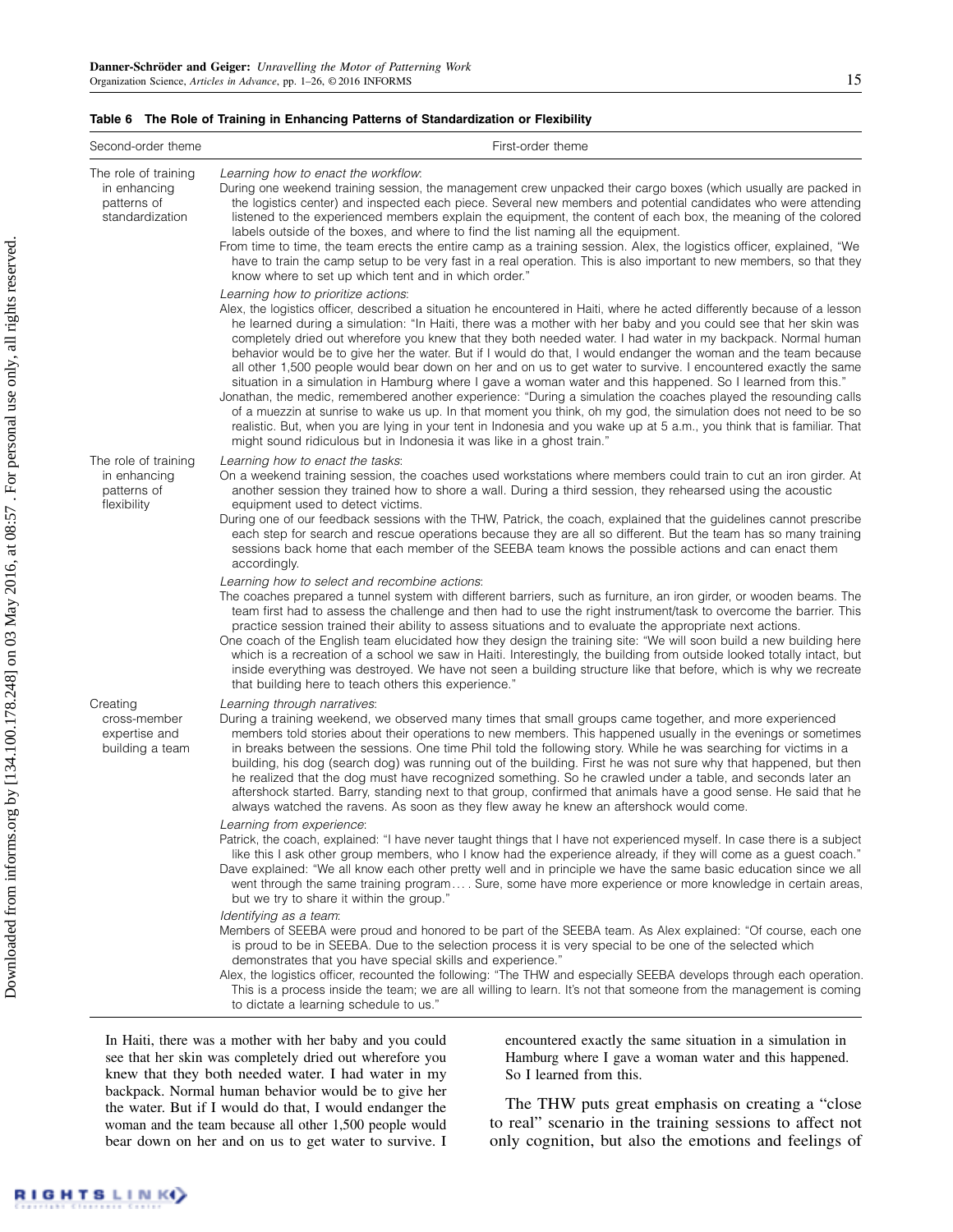| Second-order theme                                                   | First-order theme                                                                                                                                                                                                                                                                                                                                                                                                                                                                                                                                                                                                                                                                                                                                                                                                                                                                                                                                                                                                                                                                                                                                                                                                                                                                                                                                                                                                                                                                                                                                                                                                                                                                                                                                                                                                                                                                                                                                                                                                                                                                                                                                                                                                                                                                                                                                                                                                                                                                                                                                                                           |
|----------------------------------------------------------------------|---------------------------------------------------------------------------------------------------------------------------------------------------------------------------------------------------------------------------------------------------------------------------------------------------------------------------------------------------------------------------------------------------------------------------------------------------------------------------------------------------------------------------------------------------------------------------------------------------------------------------------------------------------------------------------------------------------------------------------------------------------------------------------------------------------------------------------------------------------------------------------------------------------------------------------------------------------------------------------------------------------------------------------------------------------------------------------------------------------------------------------------------------------------------------------------------------------------------------------------------------------------------------------------------------------------------------------------------------------------------------------------------------------------------------------------------------------------------------------------------------------------------------------------------------------------------------------------------------------------------------------------------------------------------------------------------------------------------------------------------------------------------------------------------------------------------------------------------------------------------------------------------------------------------------------------------------------------------------------------------------------------------------------------------------------------------------------------------------------------------------------------------------------------------------------------------------------------------------------------------------------------------------------------------------------------------------------------------------------------------------------------------------------------------------------------------------------------------------------------------------------------------------------------------------------------------------------------------|
| The role of knowing<br>in enacting<br>patterns of<br>standardization | Knowing how to align the workflow.<br>As the first triage team arrived at the warehouse, Thomas simply said, "John, you go right, Marc, you take a left turn<br>around the warehouse," and both knew what to do without asking. They knew how to enact the 360° tour around<br>the building.<br>Bill, the team leader, commented: "There is no need for me to tell them what to do. All are experienced and they<br>know how to set up the tents. This runs pretty smooth as you can see."<br>Alex, the logistics officer, explained in an interview that as soon as they arrive in an affected country they have to<br>start working because they have just 72-100 hours to find victims alive, and everyone knows that. So they start<br>enacting their routines: "In the beginning, when you arrive it looks totally chaotic and overwhelming. We roll out our<br>routines and start operating in the trained and predescribed way. This way we cope with chaos and focus on the<br>most important aspects first."<br>Learning by doing was not considered an option, as Patrick, one of the coaches, explained: "Improvising and<br>thinking about what to do would waste too much time, which we don't have in the beginning of the operation."<br>Martin, a squad leader, explained the need to first send a triage team to the affected area and why it is so important<br>to act according to the workflow: "Before we start to search and rescue victims we have to assess where the<br>damage is the greatest. We have to prioritize the sites, and we can do that the fastest if we stick to our<br>procedures."                                                                                                                                                                                                                                                                                                                                                                                                                                                                                                                                                                                                                                                                                                                                                                                                                                                                                                                                                                 |
|                                                                      | Knowing how to prioritize:<br>While Jonathan, Dave, Tim, and Chris erected the medical tent, a man desperately in need of help approached the<br>team, shouting that his family is missing in their collapsed house. Dave went to the man and calmed him down,<br>noting what he said. He then told the man to leave and to go back to his house. No one made any attempt to<br>actually help searching for his family; the team simply continued with erecting the medical tent. The logistics<br>officer Alex explained the situation by saying: "There are different ways to help; at this point the team has to get<br>ready and only then we can start helping victims."<br>During triage and marking, John and Marc went around the warehouse, already hearing victims crying from inside.<br>However, at this stage neither of them made any attempt to help; they just documented that they found victims. It<br>took them almost 30 minutes to complete the triage. At no point in time did any other member question this<br>approach, although they acknowledged: "Of course it is difficult to send victims away since we are called in in the<br>first place to help them. But we have to get ready ourselves before we can help, otherwise we produce even more<br>chaos."<br>Martin, a squad leader, explained the need to first send a triage team to the affected area and why it is so important<br>to act according to the workflow: "Before we start to search and rescue victims we have to assess where the                                                                                                                                                                                                                                                                                                                                                                                                                                                                                                                                                                                                                                                                                                                                                                                                                                                                                                                                                                                                                                                           |
| The role of knowing<br>in enacting<br>patterns of<br>flexibility     | damage is the greatest. We have to prioritize the sites and we can do that the fastest if we stick to our guideline."<br>Knowing how to enact tasks:<br>As Eric and Dan started to break through the wall, they had to use the pneumatic hammer together since the<br>instrument is heavy. There was no verbal communication between them, since both knew how to use the<br>pneumatic hammer and how to enact this task.<br>During the simulation Chris, Matthew, and John worked on top of the ruin of a collapsed parking garage, where they<br>had to use the acoustic equipment. They laid out the probes, but none of them instructed the other. They all knew<br>how to use the probes.<br>During the simulation, which continued for many hours, the team worked in a shift system while performing search<br>and rescue. Thus, many different team members were the first ones in a new situation. The first one who assessed<br>the warehouse was Eric, who found a wall blocking his way. Later in the process, Chris was assessing the next<br>room. All of them first assessed the situation and then transmitted the information. Thus, they all had the same<br>knowing how to proceed in a new situation, no matter which member actually was the first one to arrive.<br>Knowing how to select and recombine actions:<br>When the team proceeded into the warehouse, Eric assessed the first room. He found a wall in his way and<br>transmitted the information to Martin, waiting outside. Martin, the squad leader, instructed Olaf and Mike to bring<br>the pneumatic hammer and an oxygen hose to Eric. Both knew the process, and nobody explained the next steps.<br>The performance continued without any interruption.<br>Marc, coming out of the warehouse, explained that he first had to evaluate the stone wall because stone can be<br>really hard or soft. The right size of hammer depends on that information. He therefore scanned the wall with his<br>team mate John. They touched the wall and knocked on the wall, said loudly that it is stone, and agreed on a<br>medium sized pneumatic hammer.<br>Martin, the squad leader next to the entrance, described that if the team broke through the wall really fast they would<br>break a huge hole. If the victim was directly behind the wall, they could possibly harm or even kill the victim. The<br>team knew that, and no one wanted to take that risk. Thus, Eric and Jan had to be careful and first broke a small<br>hole to put a camera through to assess the situation in the next room. |

#### <span id="page-16-0"></span>Table 7 The Role of Knowing in Enacting Patterns of Standardization or Flexibility

the team members (Gherardi [2000\)](#page-25-9). For example, the coaches frequently used professional actors, who simulated desperate victims in need and approached the team during the camp setup or marking to make team members aware of the possible dangers as well as the difficulty of refusing help. Simulations were carried out as realistically as possible to address the emotions and feelings of team members and to prepare them for possible stressful situations. For example, Jonathan, the medic, remembered the following experience:

During a simulation the coaches played the resounding calls of a muezzin at sunrise to wake us up. In that moment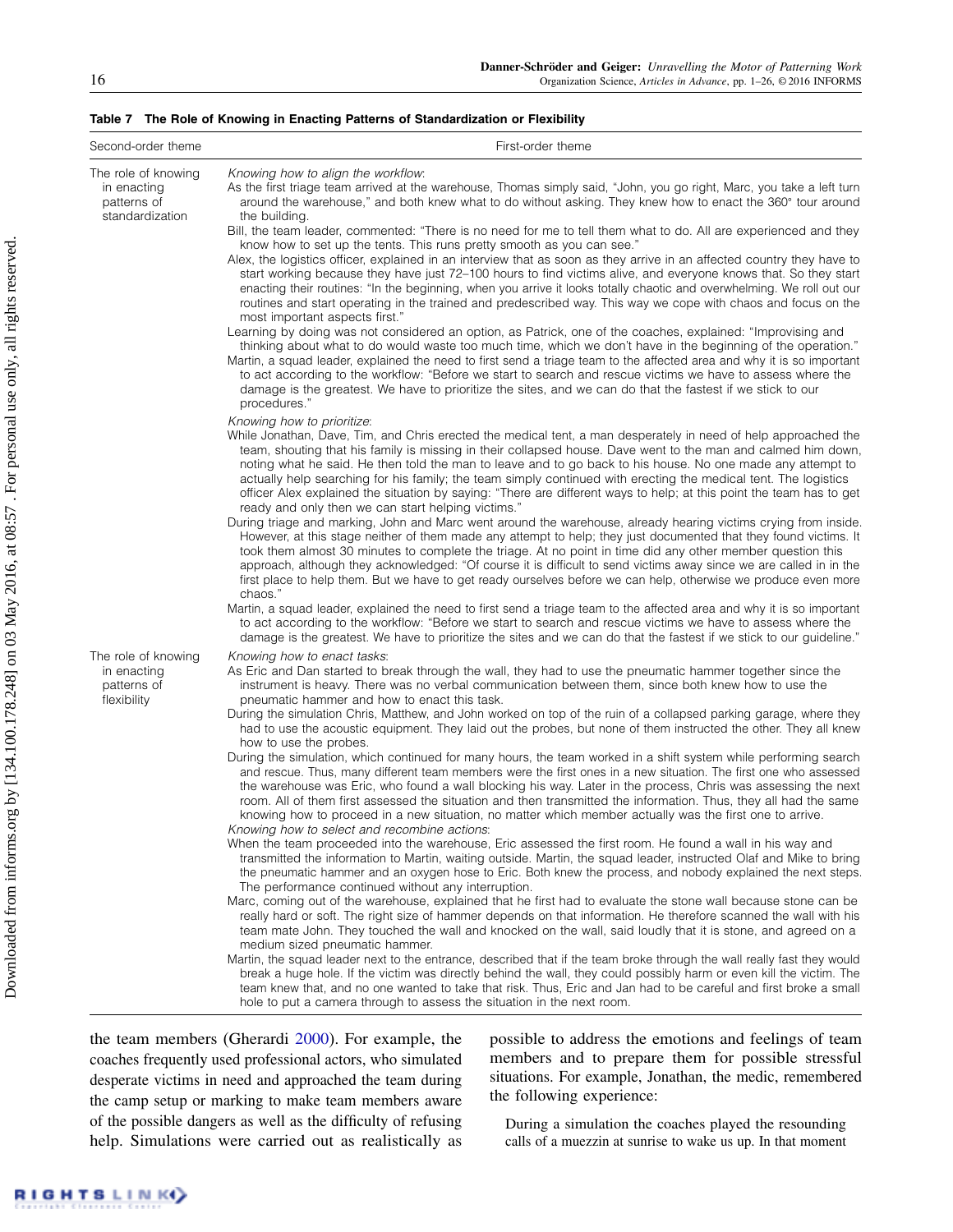you think, oh my god, the simulation does not need to be so realistic. But, when you are lying in your tent in Indonesia and you wake up at 5 a.m., you think that is familiar. That might sound ridiculous but in Indonesia it was like in a ghost train.

Learning and embodying the workflow and developing a knowing of the importance of not compromising the workflow during training sessions provided an orientation toward stabilizing.

Learning to enhance flexibility. In contrast, the training for the search and rescue routines focused on learning the spectrum of tasks and selecting and recombining the appropriate actions for each situation. Here the training focused on familiarizing the team members with specific knowing on how to perform search and rescue routines. For instance, on a weekend training session, the coaches used workstations where members could train cutting an iron girder. At another they trained shoring a wall. On a third station they could rehearse with the acoustic equipment used to detect victims. In addition, the trainees learned how to select which task or instrument is appropriate in which situation. For example, during one training session, the coaches prepared a tunnel system. Search teams had to crawl into the tunnel to assess and report what was going on inside. Based on the information that a large iron girder was blocking their way, a new team was sent in to cut the girder with special tools. This way, team members learned how to select and recombine the appropriate tasks for any given situation they might encounter. Bill explained the following:

We are trained to perform certain activities. In each situation we encounter we have to decide which of these actions we have to enact.

This way team members learned how to enact tasks and learned how to select from the variety of tasks and recombine them depending on the specific situation. Thus, learning how to enact tasks and learning how to select from this variety of tasks depending on the specific situation provided an orientation toward enabling flexibility.

Creating cross-member expertise and building a team. Moreover, the THW team training sessions had the additional benefit of developing cross-member expertise of workflow and task activities (for similar observations in SWAT teams, see Bechky and Okhuysen [2011,](#page-24-12) p. 254; Okhuysen [2005\)](#page-25-27). Team members always trained as a group and were expected to accomplish tasks as a team. Joint training sessions enabled them to develop a shared understanding of workflow expectations and task activities and their potential recombination. Since searching and rescuing victims following earthquakes can only be accomplished by teams, creating cross-member expertise (Bechky and Okhuysen [2011,](#page-24-12) p. 235; Liang et al. [1995;](#page-25-30) Moreland and Myaskovsky [2000\)](#page-25-31) among team members had a high priority. Team members placed a high value on the joint training sessions and made all possible attempts like scheduling their holidays according to the training schedule or long road trips to training grounds—to be able to attend the training sessions as a group, which reflected the emphasis they placed on developing their expertise. Dave explained the following:

We all know each other pretty well and in principle we have the same basic education since we all went through the same training program $\dots$ . Sure, some have more experience or more knowledge in certain areas but we try to share it within the group.

This sharing of expertise is fostered through dedicated sessions in which experienced members train other, less experienced members. For example, during one weekend session, an expert in using the radio taught others how to use it. Another example is that each member had to pass various workstations, as alluded to in the example above, to become familiar with all possible tasks, even though in the actual operations, team members carried out the tasks they were best skilled in performing. In addition, team members used the training sessions not only to acquire cross-member expertise, but also to build a team. During weekend training sessions with sleepovers, enough time was reserved for socializing activities like sitting around a campfire or having a barbeque. These events were used to chat with other members to learn more about each other and to share experiences. Moreover, members of the SEEBA were proud and honored to be part of the SEEBA team; as Alex explained below:

Of course, each one is proud to be in the SEEBA. Due to the selection process it is very special to be one of the selected which demonstrates that you have special skills and experience.

This sense of identity was apparent as team members always spoke about "us, as the SEEBA, we  $\dots$ " when referring to themselves. The SEEBA team was recognized as a special group by insiders of the team and by outside THW members. As part of socializing, team members also shared their experiences with other team members in the form of stories that covered not only cognitive, but also emotional elements (Brown and Duguid [1991,](#page-24-18) [2001;](#page-24-19) Geiger and Antonacopoulou [2009;](#page-25-32) Geiger [2010\)](#page-25-33). For example, during a training weekend, a small group was sitting together, and members recollected stories from their experiences with operations and shared them with their fellows. One time Josh told the following story:

While I was searching for victims in a building, my dog [search dog] was running out of the building. First I wasn't sure why that happened but then I realized that the dog must have recognized something. So I crawled under a table and seconds later an aftershock started.

These experiences shared via narratives were important to complement and enrich the knowing team members acquired during the training sessions.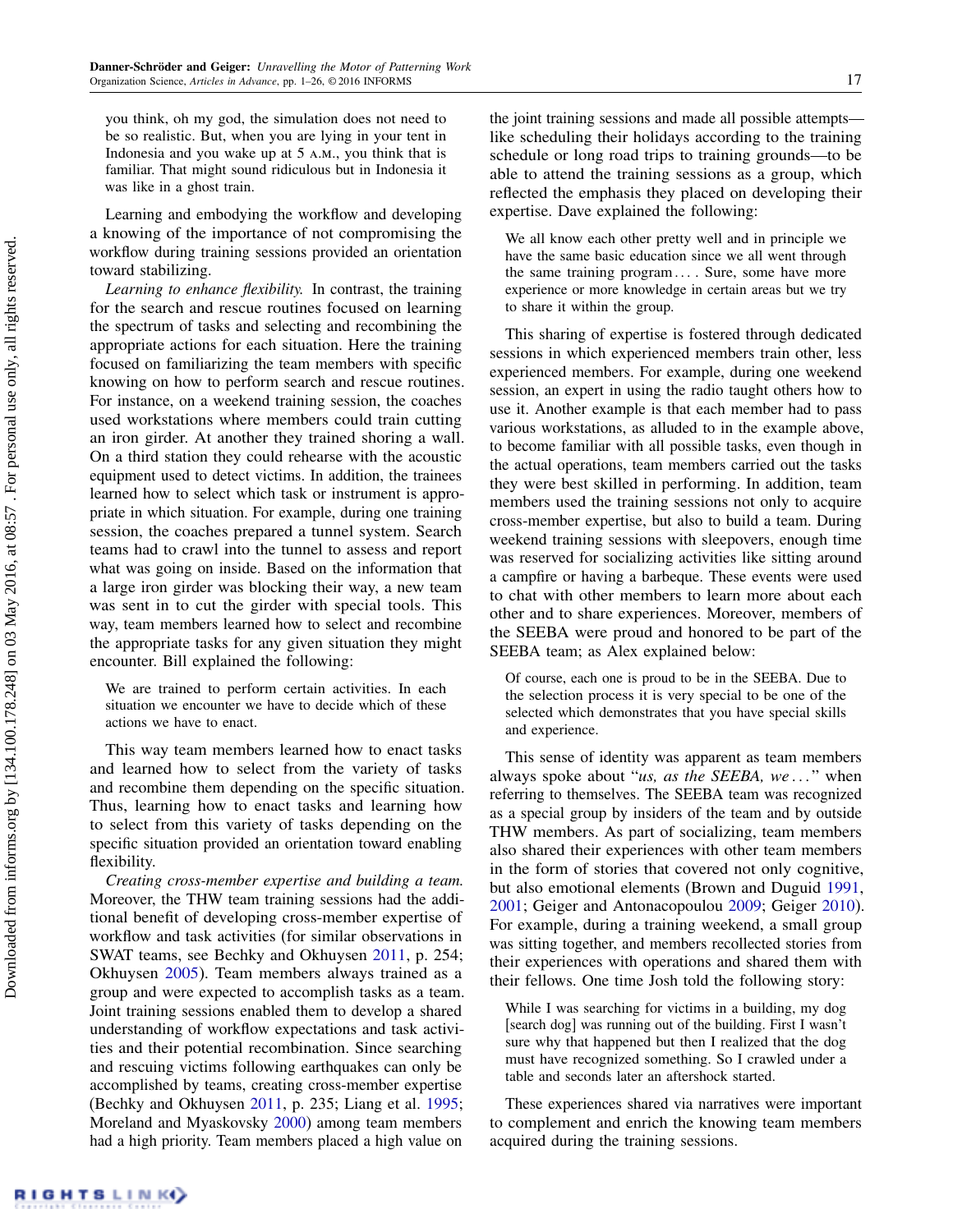The Role of Knowing in Enacting Patterns of Standardization and Flexibility.

Through intensive training and ongoing experiences members had on real missions, the team developed specific knowing, which was constantly enacted and reenacted to bring about either standardized or flexible performance patterns. An orientation toward standardized patterns was achieved by enacting aligning and prioritizing activities, whereas an orientation toward flexible patterns was achieved by enacting selecting and recombining activities. Table [7](#page-16-0) provides further examples for the role of knowing in enacting standardization and flexibility.

Enacting standardization through aligning and prioritizing. Through training and experiences from real deployments, the SEEBA members had developed a shared workflow knowing. By shared workflow knowing we mean, building on Bechky and Okhuysen [\(2011\)](#page-24-12), a shared understanding of how action steps follow one another. Team members of the SEEBA group knew the sequence of tasks; i.e., they knew which action steps followed one another in setting up the camp, triage, and marking (Thompson [1967\)](#page-26-5). Team members aligned their actions toward this workflow knowing. For instance, while setting up the camp, no one had to give instructions to the team members. Team members aligned their actions by the shared workflow knowing. As Bill, the team leader, commented below:

There is no need for me to tell them what to do. All are experienced and they know how to set up the tents. This runs pretty smooth as you can see.

Or, once the team performed the triage of the collapsed warehouse, Thomas simply said, "John, you go right. Marc, you take a left turn around the warehouse," without any further explanation. Such a smooth alignment of each other's performance was possible because team members shared a common expectation of how the workflow unfolds. During interactions, team members did not negotiate or discuss what had to be done next, they simply acted on the basis of the shared expectation how to move on. With aligning we therefore refer to activities performed to ensure the workflow unfolds as expected. However, to enact the workflow following the shared workflow knowing, aligning was not sufficient; the continuous flow of enactment also had to be protected from possible interferences. Olaf illustrated the importance of protecting the camp setup from interferences, since this provided the team with a safe platform to operate from:

The most important thing for the team is to create a fort which is our comfort zone from which we can operate; it is the eye in the hurricane.

Thus, team members knew that the workflow had to be prioritized. Over the course of trainings and experiences, team members developed knowing about the priorities, which were reflected in specific, observable actions conducted to enact these priorities and to protect the workflow from disruptions. For example, the team sent the desperate victim in need of help away to not disrupt the erection of the camp. The logistical officer, Alex, who witnessed the situation in which Dave sent the victim away, explained it as follows:

There are different ways to help; at this point the team has to get ready and only then we can start helping victims.

Once this happened, no discussion occurred. Whether or not it was correct behavior to send the victim away, no one questioned the decision. Nicholas explained it in the following statement:

Of course it is difficult to send victims away since we are called in in the first place to help them. But we have to get ready ourselves before we can help, otherwise we produce even more chaos.

Similarly, erecting wooden platforms to protect the camp from floods also represented an action that was undertaken to prioritize the camp setup despite unstable and wet grounds. In referring to the triage routine, Martin, a squad leader, explained the need to first perform a sound triage of the affected area before they could actually help victims. As he explained below, sticking to the workflow allows the team to help quickly and effectively:

Before we start to search and rescue victims we have to assess where the damage is the greatest. We have to prioritize the sites and we can do that the fastest if we stick to our procedures.

Team members who detected or foresaw a possible disruption carried out prioritizing actions. Over the course of our observations, no one had to ask them or tell them explicitly what to do. Instead, there was an unspoken consensus that prioritizing is indispensable, even if it means acting against one's immediate feelings and emotions (Strati [2007\)](#page-25-29). Prioritizing and aligning therefore contributed to an orientation of routine participants toward a standard.

Enacting flexibility through selecting and recombining. Through training and real deployments, the SEEBA team developed shared task knowing. By shared task knowing we refer to, again building on Bechky and Okhuysen [\(2011,](#page-24-12) p. 249), knowing that is enacted and reenacted by multiple group members in accomplishing particular aspects of tasks. For instance, team members were capable of cutting iron girders, breaking and shoring walls with pneumatic hammers, detecting buried victims with acoustic equipment, and so on. All these different actions build particular aspects of the overall task of searching and rescuing victims. This shared task knowing is the basic precondition for the successful performance of search and rescue operations. However, since each search and rescue operation differed significantly from others, the different actions had to be selected based on the situation and then recombined with other actions to fit the specific situational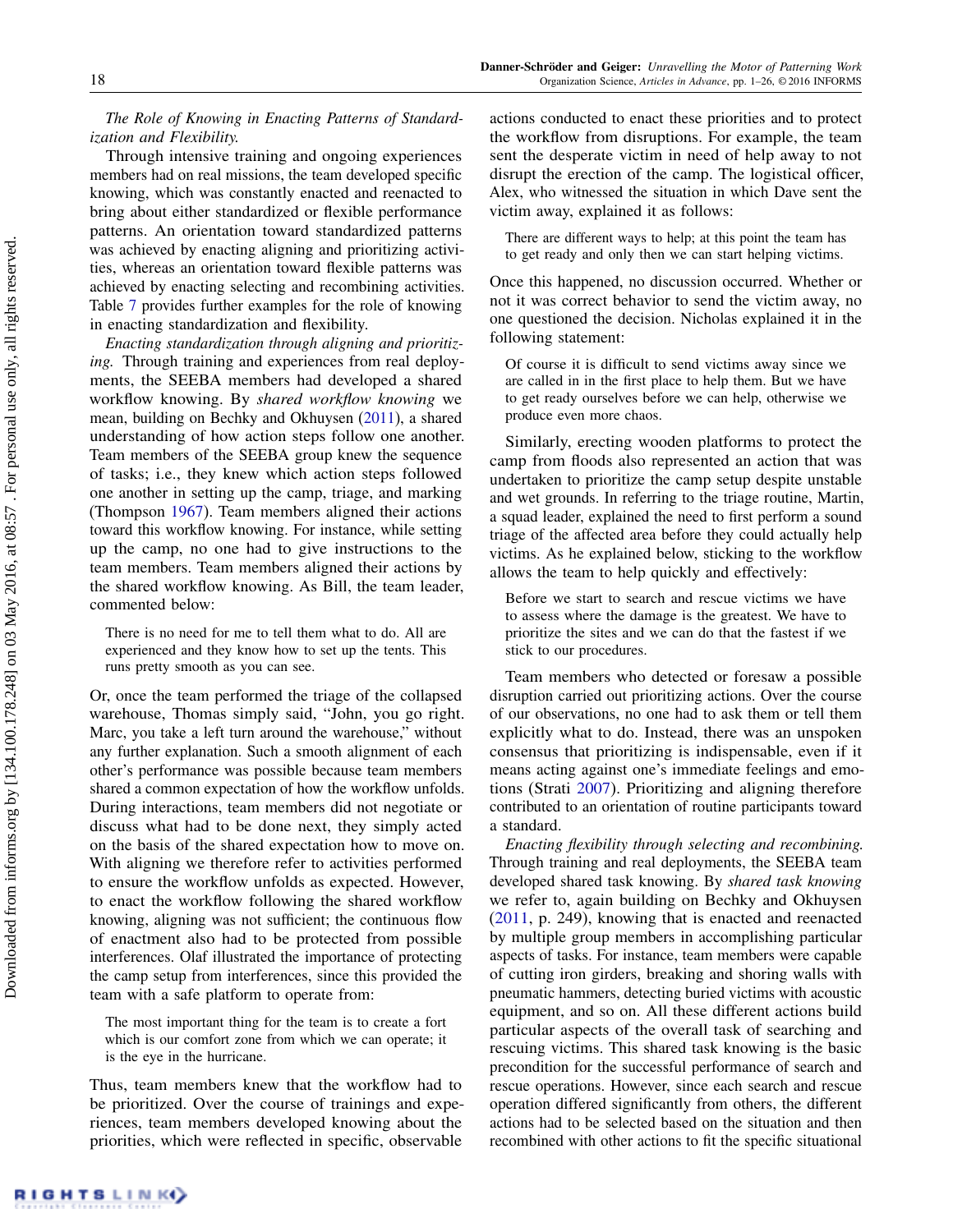demands. This was nicely illustrated by Bill, who we quoted above comparing the action set with a belt of tools to pick and choose the appropriate tools from at any given point of time. For picking and choosing from this belt of tools, the THW members enacted and reenacted specific knowing on how to select and recombine appropriate actions in novel situations. For example, by searching the collapsed warehouse, the team proceeded stepwise: Before breaking the wall, Mike first broke a small hole into the wall and inserted a microcamera to assess the situation behind the wall. Only after having confirmed that no victim was lying directly behind it, he started enlarging the hole with the pneumatic hammer. He later explained the following:

Since we do not know what we can expect in each situation, it is important to carefully assess first and then decide what to do.

Another example is the instance in which Eric crawled into the collapsed warehouse and his way was blocked by a wall. He reported this to the squad leader, Martin, waiting outside. Martin instructed Olaf and Mike to bring the pneumatic hammer and an oxygen hose to Eric. Thus, they selected to use the pneumatic hammer to break the wall and recombined this with the use of an oxygen hose since oxygen was scarce in the building. Another example is the situation in which Chris and Matthew were searching for victims on top of the ruins of a parking garage. To detect buried persons, they first used the audio equipment. Upon hearing signs of a living person it became apparent that a slab of concrete had to be removed to reach the victim. Because the concrete slab was heavy, an inflatable air cushion was used to lift the concrete. None of these recombinations of different action sets had been trained or experienced before in this exact way. Each situation demanded newly created combinations, as John describes below:

As each scenario is so different from the other, we have to adapt to the situation. Not any search and rescue operation would look the same.

This knowing how to select and recombine was related to the actual problem at hand and therefore situation based. It was created and recreated by its enactment in actual deployments. Members knew the possible spectrum of actions beforehand, which enabled the team to respond flexibly to the different needs of the situations at hand. Thus, to orient toward flexibility, team members enacted two related mechanisms: First, they carried out specific actions to select the appropriate action set from a spectrum of possibilities, and second, they recombined these actions in a novel way to respond to the respective situation.

# A Framework for Conceptualizing Patterns of Standardization and Flexibility

The evidence above demonstrates how routine participants recognize patterns as either stable or flexible and sheds light on the mechanisms needed to enact standardized and flexible patterns. The framework in Figure [4](#page-19-0) illustrates and summarizes the main findings by articulating the sociomaterial mechanisms (Orlikowski and Scott [2008\)](#page-25-14) for supporting and enacting patterns that are recognized as standardized and flexible. As the framework shows, routine participants were harnessing templates as artifacts to support standardization, whereas training enhanced

<span id="page-19-0"></span>Figure 4 A Framework for Recognizing and Enacting Standardized and Flexible Patterns

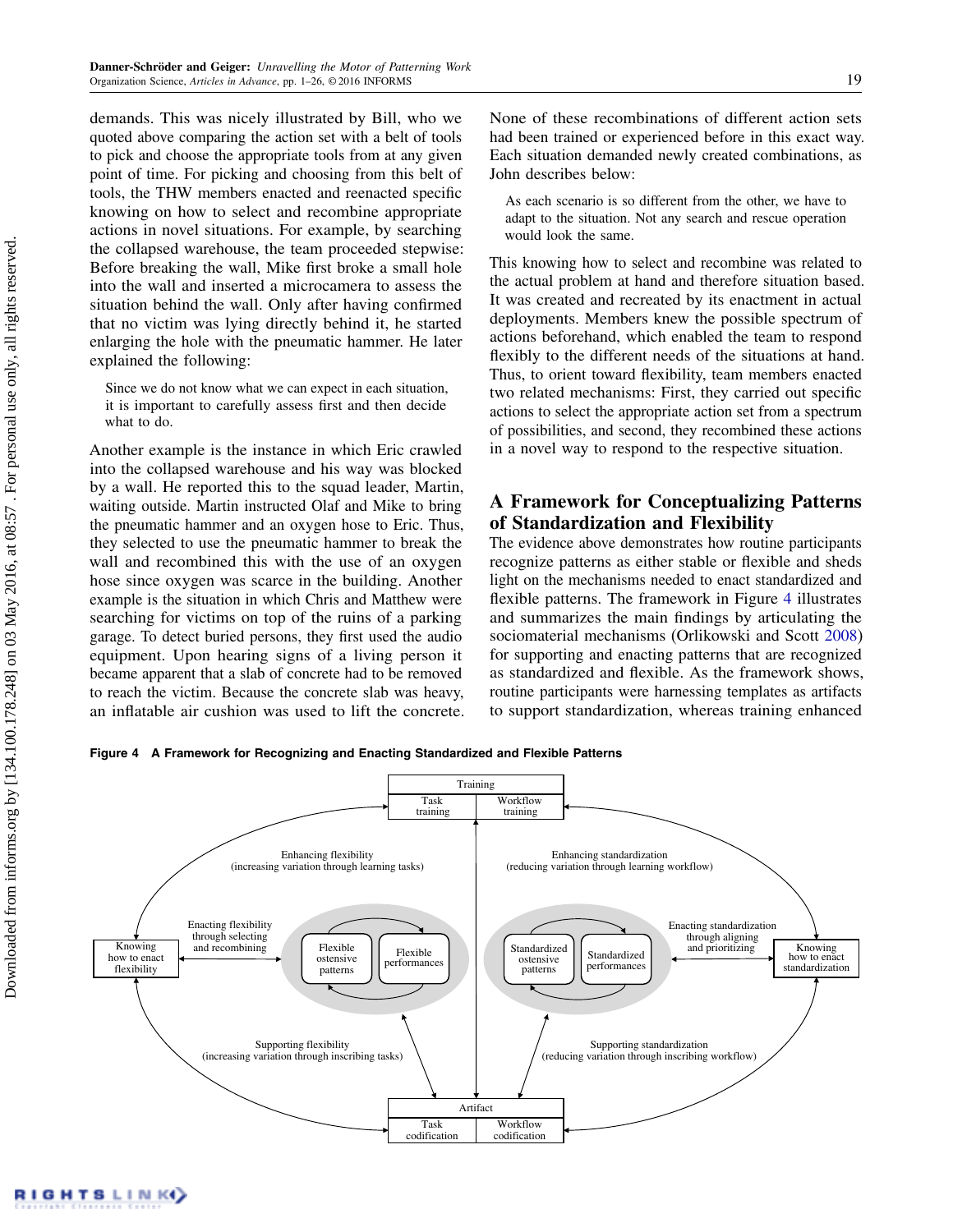their capabilities to carry out aligning and prioritizing activities, which enabled routine participants to enact patterns they recognized as standardized. Likewise, they used principles as artifacts to support flexibility, whereas training enhanced their knowledge to carry out selecting and recombining activities, which enabled routine participants to enact patterns they recognized as flexible. Our findings add to our understanding of the role of artifacts (D'Adderio [2008,](#page-24-5) [2014\)](#page-24-7) and training (Bechky and Okhuysen [2011\)](#page-24-12) on routine performances and show that the particular mechanisms of selecting, recombining, aligning, and prioritizing activities build the microlevel motor for enacting patterns that are either recognized as standardized or flexible.

Supporting, Enhancing, and Enacting Standardization

Orienting toward the standard was first achieved because during intensive training sessions, routine participants were learning the workflow. This cross-member understanding of the workflow built a mechanism to prospectively guide the team members' orientation toward which actions have to be performed in which sequence. This mechanism was supported by *inscribing the workflow* into the artifact. In building on D'Adderio [\(2014,](#page-24-7) p. 1343), we name this mechanism "inscription," since the INSARAG delegated knowledge on how to perform the camp setup or how to perform triage into the guideline. The artifact supported standardization since the inscription was used in performances; routine participants referred to the guideline for justifying why the camp setup looked the way it did ("we stick to our procedures"). Moreover, the artifact supported standardization since routine participants made use of standardized symbols in routine performances: for example, when marking buildings the marking team used the standardized symbols from the guideline as outlined.

Learning and inscribing the workflow built the grounds for the enactment of specific knowing, which we named aligning (knowing how to align) and prioritizing (knowing how to prioritize). We named all activities that routine participants carried out to ensure that the workflow unfolded with an orientation toward the standard "aligning." For example, team members first arranged the cargo boxes on the ground prior to erecting the tents to align them with the appropriate layout. These alignment activities were complemented by prioritizing activities. We named all activities routine participants enacted and reenacted to protect the workflow from interruptions as prioritizing. Activities like sending victims away or building stable platforms to erect tents in the expected order were carried out with the intention to protect the workflow from interruptions. Routine participants knew that not compromising the workflow was of utmost importance for an effective and safe operation (e.g., "the team [has] to create a fort  $\dots$  it is the eye in the hurricane"). As our findings have shown, this knowing about the priorities, which was cognitive as well as emotional, enabled the enactment of prioritizing activities.

Knowing how to align and prioritize was not only used to enact the standardized pattern, but also contributed to the retrospective recognition of the evolving patterns as stable. As our interviews exhibit, when routine participants referred to the camp setup, triage, or marking in retrospect, they pointed to how they align their activities with the standard to explain why the performances are always basically similar. Here, knowing how to align was used retrospectively to account for the performances as stable since they corresponded with the knowing that the workflow unfolds in standardized ways (e.g., "we always approach it in the same way"). Following this understanding, actions carried out to protect the workflow, like sending victims away or erecting wooden platforms, were not considered as variation from the standardized workflow, but as actions necessary to keep the workflow on track (e.g., "there are different ways to help; at this point the team has to get ready"). As a result, the pattern routine participants retrospectively reconstructed appeared to them as being stable, since it corresponded to their expectation of the standardized workflow. We therefore speak of enacting standardization if specific activities (aligning, prioritizing) are carried out to keep the workflow on track. The correspondence of enacted patterns with the standard leads to the recognition of patterns as stable. Stability is therefore a recognized state, whereas enacting standardization refers to activities to keep the workflow on track and to lock-step performances.

#### Supporting, Enhancing, and Enacting Flexibility

Enhancing flexibility was first achieved by intensive training, during which routine participants were learning about tasks. This provided routine participants with the necessary knowledge to skillfully enact the action steps necessary to search for and rescue victims. Tasks included learning how to use pneumatic hammers, how to lift concrete with inflatable air cushions, and so on. This learning of shared task knowing helped in increasing the variation of performances since it equipped routine participants with a broad spectrum of potential actions. This enhancing of flexibility was further supported by inscribing the task into the artifact. Here, only the task in principle, searching and rescuing victims, was inscribed in the guideline. This prospectively guided the orientation of routine participants toward flexibility since in principle all activities carried out to search and rescue victims were seen as corresponding to the inscribed task.

Learning and inscribing tasks were prerequisite for the enactment of specific knowing, which we named selecting  $(knowing how to select)$  and recombining  $(knowing how$ to recombine). We named all activities routine participants enacted to decide which action step should be carried out next, depending on the situation, as selecting. These were actions like using a microcamera to first inspect what the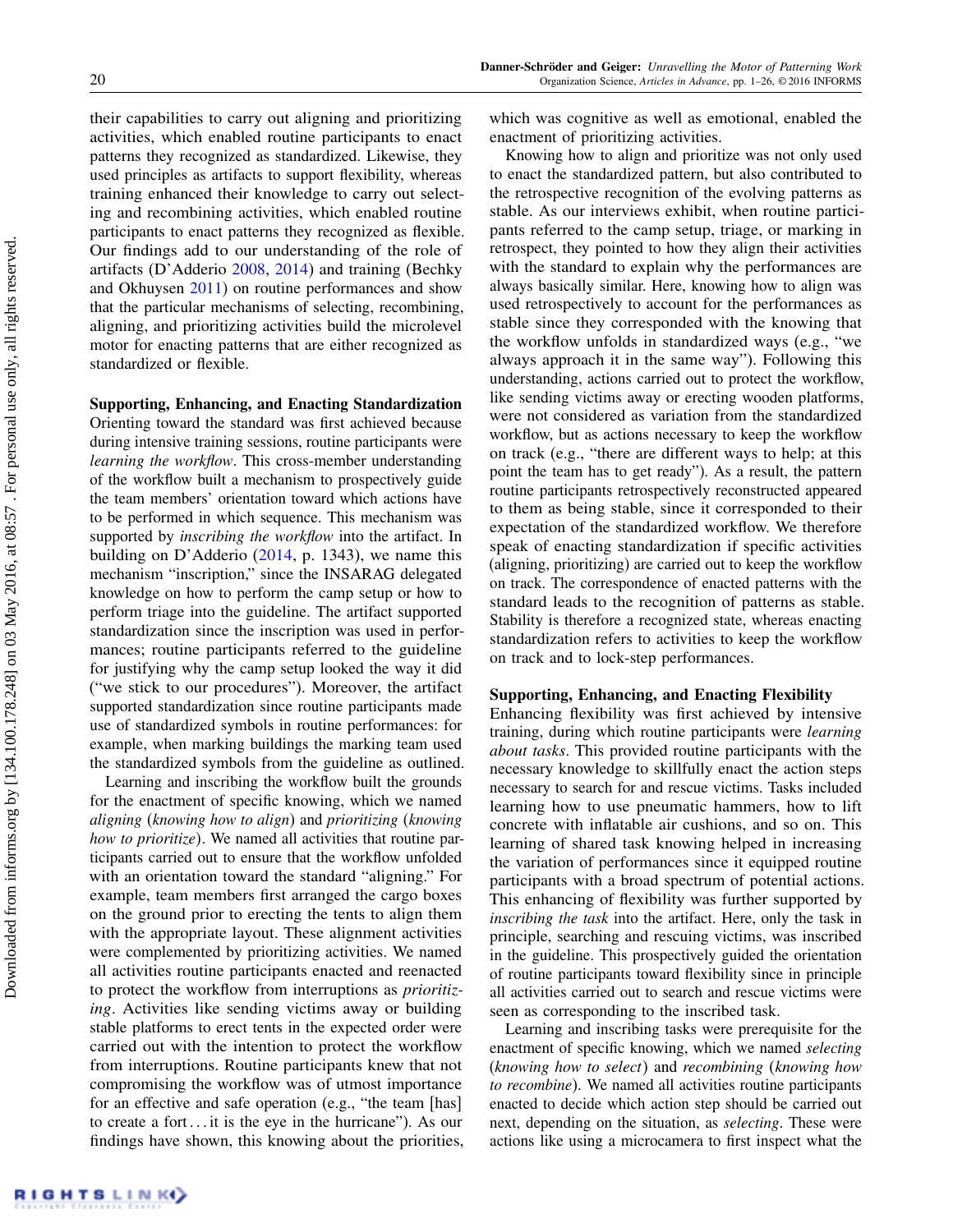team had to expect behind a collapsed wall. Only after this assessment of the situation could routine participants actually select the suitable task from their spectrum. Selection was supported by recombining activities, which ensured that task activities were assembled in a meaningful way, suitable for each respective situation. For example, in one situation, a concrete slab got lifted with an inflatable air cushion to move it; in other situations, slabs got destroyed with a pneumatic hammer. Recombining again enacted flexible patterns since it allowed a flexible recombination of tasks depending on the situation at hand.

However, knowing how to select and recombine was not only used prospectively to enact flexible patterns, but was also used retrospectively to account for the flexible nature of search and rescue routines. As our interviews show, when referring to search and rescue routines in retrospect, routine participants pointed out that they know that they have to select and recombine in novel ways to meet the different situations. Having to select from a spectrum of tasks and combine them in novel ways is part of their understanding of the search and rescue routines. Consequently, the pattern routine participants retrospectively referred to as flexible corresponded with their knowing of that pattern.

Overall, these findings help in distilling specific mechanisms that support and enhance routine participants' ability to enact and recognize stable or flexible patterns. Whereas training and artifacts are the fuel for the motor of patterning work (they support and enhance), aligning, prioritizing, selecting, and recombining are the actual engine to enact patterns. These insights have the potential to enrich routine theory by allowing us to theorize on the difference between routine stability and standardization and flexibility and change. These findings provide fresh insights on how patterns of standardization and flexibility are effortful enactments, and they allow us to theorize on the role of knowing in the enactment and reenactment of routines.

#### **Discussion**

Motivated by the central debate in routine theory about how patterns are recognized and enacted, our study sets out to explore the fuel and engine of this patterning work. Our findings contribute to routine research in areas that have been highlighted as critical and promising, such as the debate around stability and change of organizational routines (Feldman and Pentland [2003,](#page-24-4) Pentland et al. [2011,](#page-25-6) Turner and Rindova [2012,](#page-26-0) D'Adderio [2014\)](#page-24-7) and the question of the role of knowledge in routine performance (Feldman and Rafaeli [2002,](#page-25-34) D'Adderio [2003,](#page-24-16) Feldman [2004,](#page-24-20) Miller et al. [2012\)](#page-25-35).

#### Standardization and Flexibility vs. Change

Research on routine dynamics has pointed out that stability and change of routines are outcomes of effortful accomplishment (Pentland and Rueter [1994,](#page-25-12) Feldman [2000\)](#page-24-3). Even routines that produce stability exhibit variety in their performance. Our study contributes to this perspective by outlining why routine participants perceive routines as stable or changing despite observable performance variety.

As our findings illustrate, routines that exhibit sequential variety in performance (Pentland [2003\)](#page-25-13) may be perceived as either stable or flexible by routine participants. In other words, from "inside," varying processes may appear to be flexible or stable, whereas our observations (from "outside") revealed performance variety. This finding resonates with insights from process theory, which holds that the distinction between structure (pattern) and process is one of an observer (Chia and Holt [2007\)](#page-24-21). From an "inside" perspective, routine participants simply enact different performances, whereas the notion of structure, i.e., recognizing patterns within the flow of actions, requires an observational perspective (Nicolini [2009,](#page-25-36) p. 1407; Reckwitz [2002,](#page-25-37) p. 255; Tsoukas and Chia [2002\)](#page-26-6), or as Luhmann [\(1995\)](#page-25-38) put it, a second-order observation. Following this understanding, patterning refers to an ongoing, self-referential accomplishment, whereas recognizing patterns requires observing and accounting for the ways patterns are accomplished. Patterns can be recognized by external observers (like researchers studying routines), but more importantly, routine participants have the capability to observe and recognize their own performances (Tsoukas and Chia [2002,](#page-26-6) p. 575; Luhmann [1995;](#page-25-38) Geiger and Schröder [2014\)](#page-25-39). As our findings show, routine participants used knowing retrospectively to recognize patterns as either stable or flexible. In cases where the enacted pattern corresponded to their knowing, participants did not perceive routines as having changed. In cases where participants recognized routines as stable despite performance variation, they did not attribute change because they incorporated a variety of prioritizing actions into their knowing of the routine. Routine participants recognized search and rescue routines as flexible but nonchanging because the performance variety corresponded to the retrospective expectation of routine participants. Although performances were recognized as flexible, this flexibility and the resulting performance differences were incorporated in the knowing routine participants developed of the pattern. As long as this knowing was not disrupted or disappointed in the course of routine performances (Gherardi [2009,](#page-25-40) Geiger [2009\)](#page-25-41), the interpretation of the routine pattern remained unchanged over time for those enacting it.

It is, however, important to note that what is recognized as a flexible or stable pattern and thus nonchanging is not a fixed recognition of routine participants. Quite the contrary, it is again dynamically created and reproduced by ongoing performances. As our findings have shown, participants constantly reproduced the knowing they developed through training in actual performances. Team members constantly updated and renewed their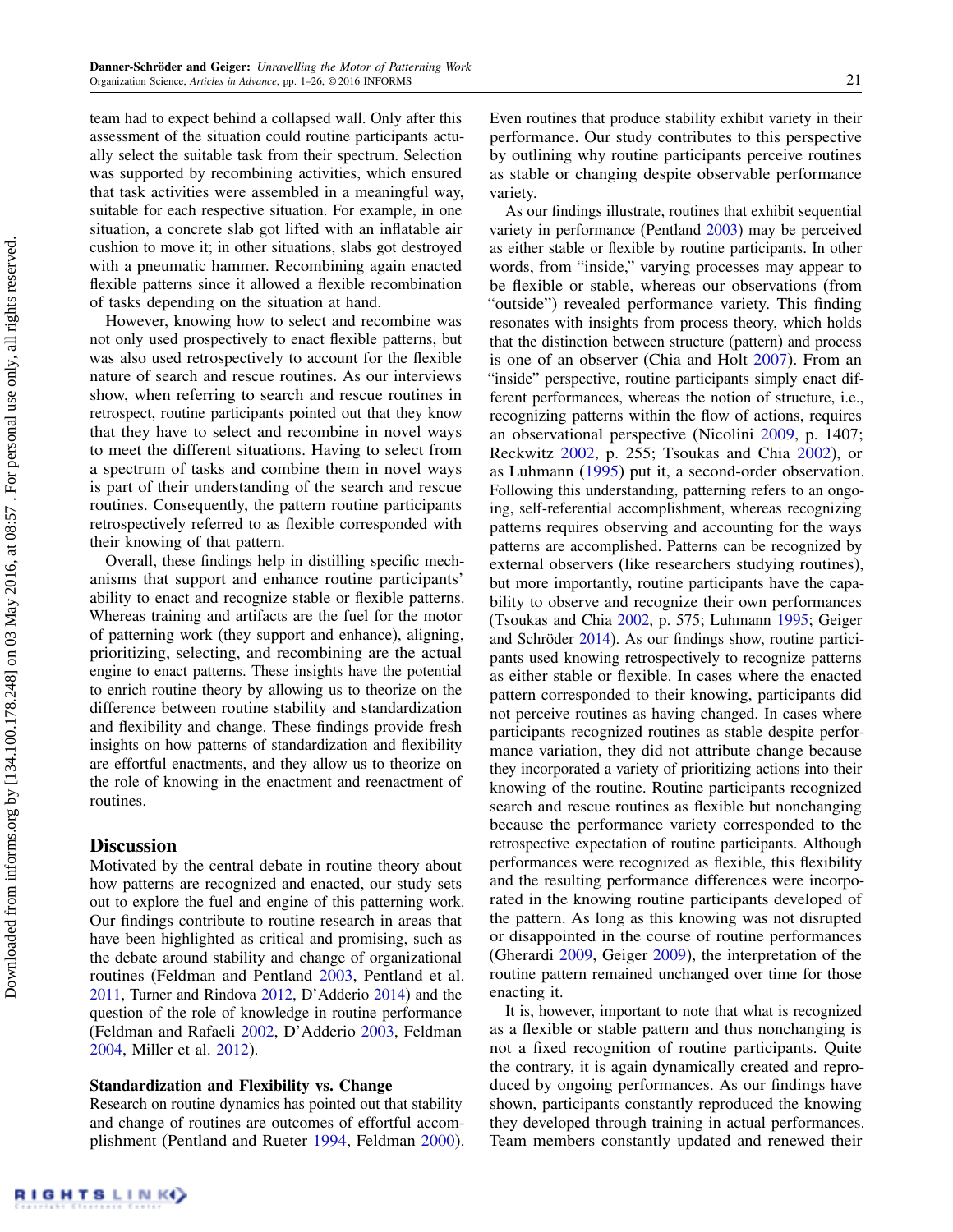knowing (Gergen [1985\)](#page-25-42) of what it meant and what it entailed to enact standardized or flexible patterns through continuous training and actual deployments. What is therefore recognized as stable or flexible but nonchanging is constantly and dynamically constituted and reconstituted in actual routine performance.

As a result, we suggest differentiating between stability and standardization and flexibility and change. Stability, on the one hand, is a recognized state, whereas standardization refers to the varying performances needed to protect the standard and to lock-step performances. Flexible routines, on the other hand, are not necessarily perceived to be of a changing nature. The recognition of stability or change requires an observational perspective, which compares the enacted pattern with the *enacted* expectation. Only in the case of a mismatch might change be attributed. Consistent with process theories (Emirbayer [1997,](#page-24-13) Hernes [2008\)](#page-25-43), our study reveals that stability and change are not entities that have specific, fixed characteristics. Enacting standardized patterns requires flexibility, and enacting flexible patterns does not imply a recognized change of patterns. Whether the observable patterns are perceived to be of a changing or stable nature depends on the perspective of the observer. Observable patterns are therefore specific instances that can be pointed out by observers from the underlying process. Seen this way, the question is no longer whether routines reveal stability or change, but through which mechanisms routines are recognized as stable or changing patterns.

#### Standardization and Flexibility as Effortful Enactment

Our findings significantly depart from traditional notions of routines as providing quasiautomatic, mindless processes where stability is the norm (Langer et al. [1978,](#page-25-44) Ashford and Fried [1988\)](#page-24-1). Quite to the contrary, our study shows that performances that are perceived as stable require much effort in their actual enactment. Enacting patterns that are recognized as stable by routine participants requires first of all knowing about how to align activities (Bechky and Okhuysen [2011,](#page-24-12) p. 258) according to the workflow to sequentially enact interdependent tasks (Thompson [1967\)](#page-26-5). This corresponds with Turner and Rindova's [\(2012,](#page-26-0) p. 44) observation that sequential task interdependence is a pressure for consistency in the performance of organizational routines. Sticking to the workflow is a particular challenge in hot situations, characterized by a high frequency of unexpected events, which might disrupt the workflow and thereby compromise efficiency and effectiveness (Bechky and Okhuysen [2011\)](#page-24-12). But workflow compliance is of utmost importance in high-reliability contexts where muddling through and trial and error are not options (Faraj and Xiao [2006\)](#page-24-10). Whereas previous studies have shown that routine participants quickly reorganize routines to meet unexpected events (Bechky and Okhuysen [2011\)](#page-24-12), our study shows how routines are carried out by protecting

the workflow from getting compromised. Here, team members had to carry out specific activities to enact this prioritization. This knowing how to prioritize enables actors to suppress possible irregularities and novelties, which emanate from the context. Prioritizing means that unexpected events (like approaching victims or floods) are obscured and made irrelevant to the performance of the routine. Protecting the workflow pattern by prioritizing actions helps in normalizing the unexpected (Weick [1993\)](#page-26-7) since the context from which unexpected events might come is suppressed. Doing so requires enacting specific activities, which in our case sometimes were not easy to perform since it meant acting against immediate feelings and emotions. Yet these actions ensured that the workflow could unfold according to the standard. Stability as a recognized state, as developed here, should therefore not be equated with a state of inertia or rigidity. In a state of inertia, routine participants would only be able to carry out very selected performances that would lead to a reenforcement of mindless patterns (Sydow et al. [2009\)](#page-26-8). In our case, participants attributed stability since it corresponded to their expectations of how the workflow unfolds according to a standard. But unfolding this standard requires enacting manifold, oftentimes even novel and creative activities, which are not at all inert or rigid.

These insights provide an additional perspective on the notion of mindfulness (Levinthal and Rerup [2006\)](#page-25-45) and effortful accomplishment (Pentland and Rueter [1994\)](#page-25-12) in routine theory. Following prior research, effortful accomplishment means mindfully choosing from a repertoire of options and not falling into rigid patterns. Our observations have the potential to enrich such a concept of mindfulness. In our framework, acting mindlessly would lead to distractions of the workflow, whereas avoiding distractions of the workflow requires mindful efforts. Enacting workflows that are recognized as stable can therefore not be taken for granted; quite the contrary, routine participants have to focus much attention on lock-stepping performances. Seen this way, maintaining the recognition of a stable workflow, which orients toward a standard in dynamic contexts, requires specific, mindful performances. Seen this way and consistent with process theorizing (Tsoukas and Chia [2002\)](#page-26-6), our study points out that stability is not an inert, fixed state; instead, it is dynamically created and recreated.

Enacting stability with performance variety as developed here is not similar to the distinction between process variety and task stability as it was proposed by Farjoun [\(2010\)](#page-24-11). In his framework, a flexible approach might be needed to achieve a reliable outcome, as is the case in the patterns that enhance flexibility we observed. In the case of standardization as effortful enactment, however, performance variety results from the various, oftentimes novel actions that have to be carried out to protect the workflow. Here, the workflow unfolds according to the standard because it is protected from disturbances. Variety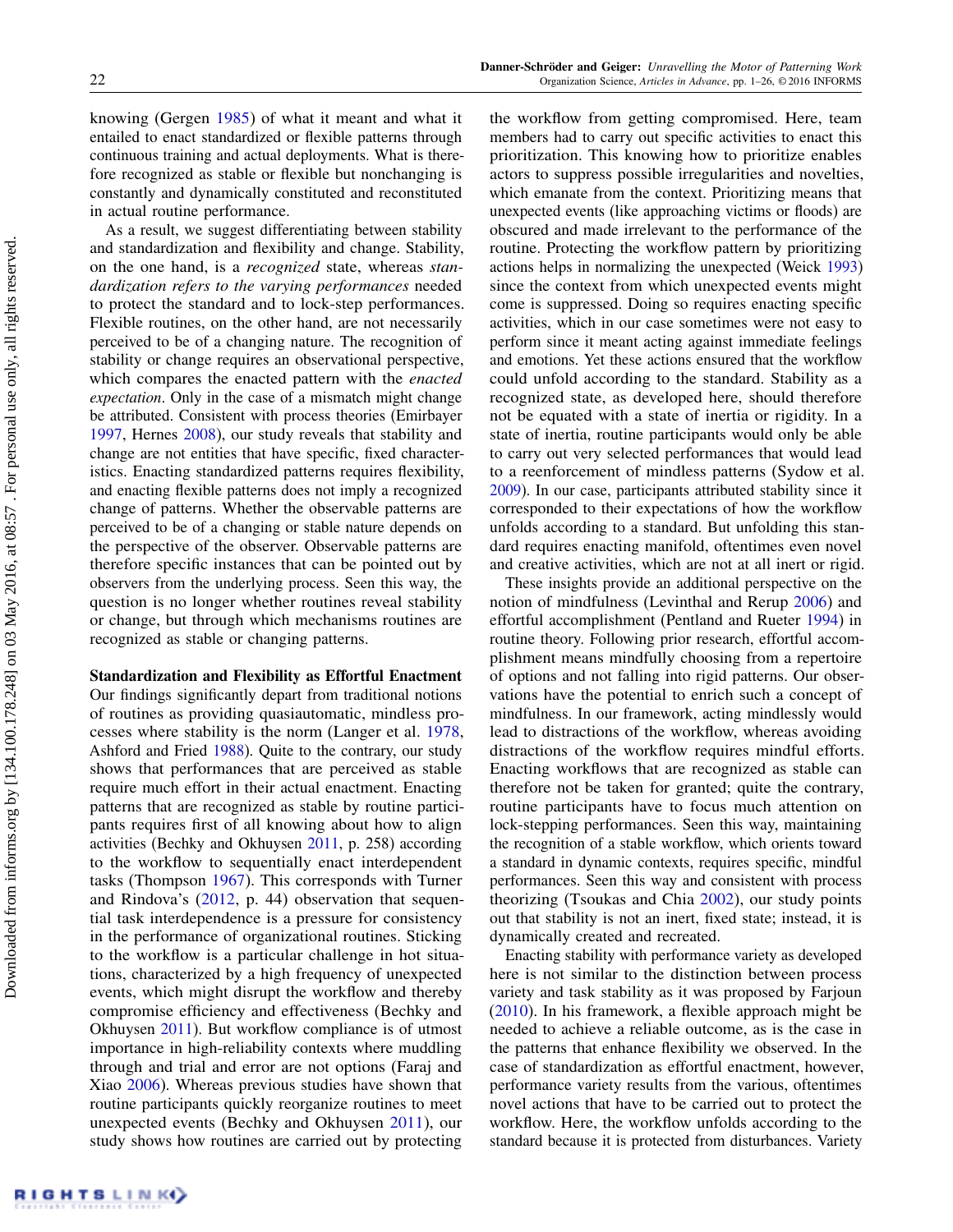in performances is here not the result of adapting to various contexts to achieve reliable outcomes, but it is a result of protecting the standard to unfold in the intended way by normalizing and obscuring the context. In our study, we could not observe instances in which the routines perceived as stable got significantly disrupted, but it is possible that extreme events, such as unexpected fires or broken material, could endanger the enactment of these routines.

Our findings also have the potential to enrich insights around the notion of flexible routines. Currently, routine theory suggests that performance variety is a result of learning processes emanating from trial-and-error learning (Rerup and Feldman [2011\)](#page-25-7), from efforts to improve (D'Adderio [2014\)](#page-24-7) or align performances (Turner and Rindova [2012\)](#page-26-0), or because of diverse understandings of routine participants (Feldman [2000,](#page-24-3) Feldman and Pentland [2003,](#page-24-4) Turner and Rindova [2012\)](#page-26-0). As argued above, our findings reveal that performance variety resulted from an intended flexible approach, which provides an additional explanation for performance variation. According to our findings, flexibility was incorporated into the knowing of routine participants. This flexibility is, like standardization, also an effortful enactment. Enacting flexible patterns required knowing how to select and recombine different tasks. This understanding of flexibility is similar to the conceptualization of routines as grammars of actions (Pentland and Rueter [1994\)](#page-25-12). Following this understanding, flexibility is achieved since routine participants enact specific performances from a constrained set of possibilities, whereas the notion of grammar is used to explain how these actions are connected, i.e., according to grammatical rules (Pentland and Rueter [1994,](#page-25-12) p. 490). Our microlevel analysis can enrich this understanding by revealing that selecting and recombining are the activities necessary to enact grammatical rules in the observed case. Here, grammatical rules require knowing how to select from a spectrum of possibilities and how to connect these possibilities in a meaningful way. Selecting and recombining then describe the microlevel activities necessary in the enactment of flexible routines.

#### Routines and Knowing

Our findings have pointed to the importance of knowing for enacting patterns recognized as stable or flexible. This has the potential to enrich our understanding of the relationship between knowing and routines. Traditionally, routines have been conceptualized as the storage of procedural memory (Cohen and Bacdayan [1994\)](#page-24-22). Here, procedural memory is understood as a memory for how things are done that is relatively automatic and inarticulate, encompassing cognitive as well as (bodily) motor activities (Cohen and Bacdayan [1994,](#page-24-22) p. 554). In a similar vein, routines have been equated with individual skills that are quasiautomatically enacted (Nelson and Winter [1982\)](#page-25-1). Our findings show that routines do not simply

store knowledge, nor are they similar to skills; rather, routine participants constantly enact and reenact specific knowing in performing flexible or standardized routines. As our findings show, the enactment of routines constantly produced and reproduced participants' knowing how to align, prioritize, select, or recombine. Therefore, knowing cannot be separated from actual performance; it constitutes actual doing (aligning, prioritizing, selecting, recombining) and not a fixed resource (Gherardi [2000\)](#page-25-9). Routine participants, as our findings illustrate, build on learned task and workflow knowledge and artifacts when aligning, prioritizing, selecting, or recombining, a process Feldman [\(2004\)](#page-24-20) has described as resourcing, which is why we use the term knowing instead of knowledge (Maturana and Varela [1998,](#page-25-46) p. 29; Orlikowski [2002,](#page-25-47) p. 251). But knowing is also conceptually distinct from the ostensive aspect of routines. Whereas the ostensive points to the patterning routine participants refer to (stable or flexible), by knowing, standardized or flexible patterns are enacted.

But knowing is also distinct from organizational schemata, which are knowledge structures that organize past and future experiences (Rerup and Feldman [2011,](#page-25-7) p. 578). Whereas schemata provide a potentiality for action (just as knowledge), knowing is inseparable from action (Gergen [1985\)](#page-25-42). Furthermore, as our findings have shown, knowing is not only cognitive in nature, but also consists of emotions, bodily expressions, and feelings (Strati [1992,](#page-25-48) Gherardi [2009\)](#page-25-40). These insights are commensurate with the finding that just designing artifacts and hoping for the emergence of routines is not sufficient (Pentland and Feldman [2008\)](#page-25-4). Because knowing only develops and redevelops in practice, our findings have shown that training routines is of utmost importance for the emergence and maintenance of standardized or flexible patterns. Intensive training contributed to the development of the SEEBA team into a community of practice as epistemic community (Knorr-Cetina [1999,](#page-25-49) Brown and Duguid [2001\)](#page-24-19), which was reflected in the specific knowing routine participants enacted and reenacted and the shared identity created as being part of an elite group. Because knowing "sticks" to practicing communities (Brown and Duguid [2001\)](#page-24-19) and cannot be abstracted, learning routines requires practicing. This insight also adds to our understanding of how different individual understandings are coordinated in performing routines. Whereas previous studies have pointed to the importance of transactive memory for the formation of organizational routines (Moreland and Myaskovsky [2000,](#page-25-31) Miller et al. [2012\)](#page-25-35) or the need to establish connections among routine participants (Feldman and Rafaeli [2002,](#page-25-34) Turner and Rindova [2012\)](#page-26-0), our findings show how through training a shared knowing for enacting routines develops. In our case, the observed routines were performed by one community of practice that shared knowing how to enact the routine. Our observations suggest that routine participants developed a shared knowing of how to enact and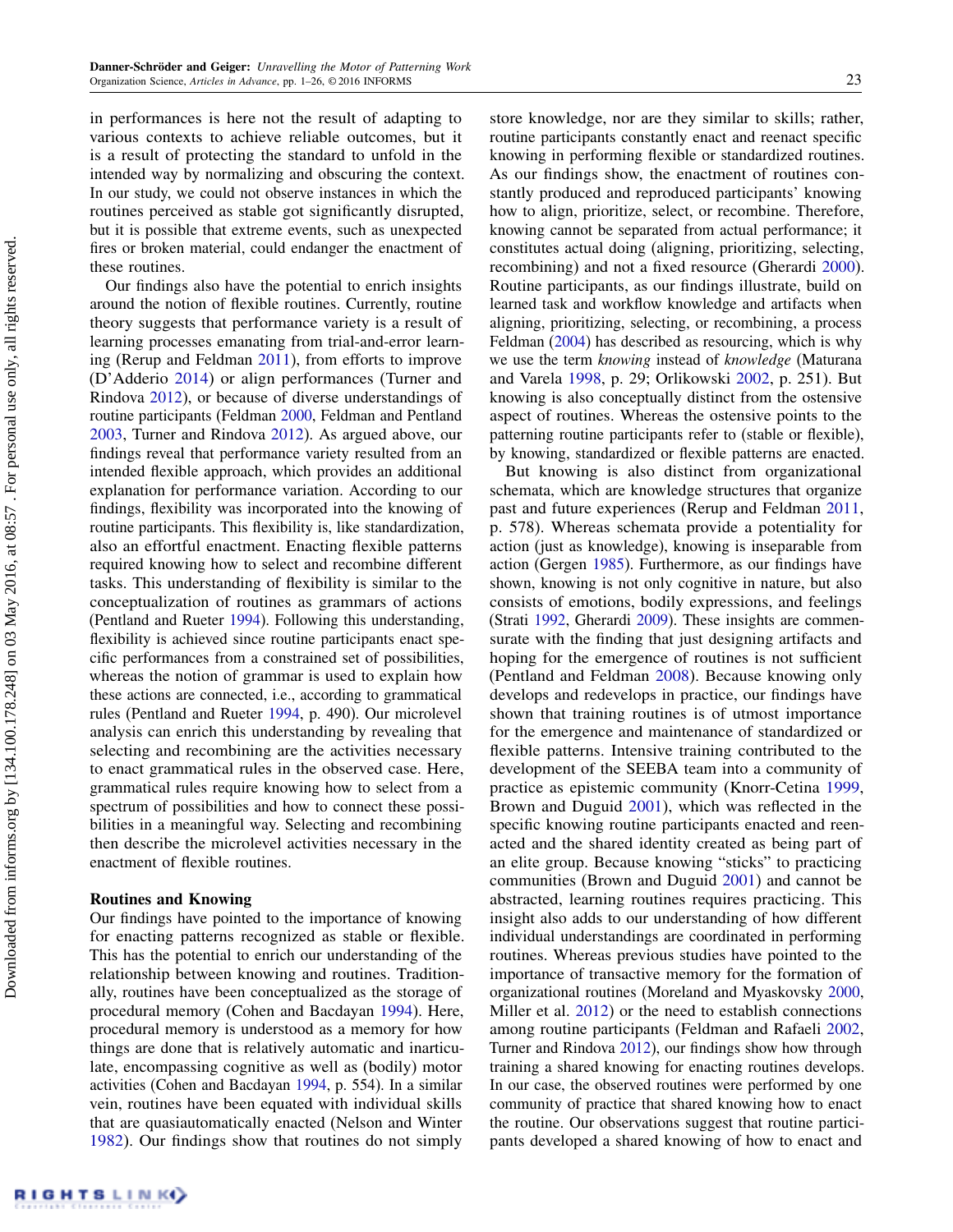recognize routine patterns. However, we are aware that the emergence of such a shared knowing was significantly easier in our case, since we observed a relatively small team. This group could develop into a rather cohesive team, which significantly facilitated the creation of crossmember expertise. We recognize that promoting group cohesion is far more difficult in large organizations, which are characterized by diverse interests, contested goals, and heterogeneous interpretative communities (Dougherty [1992\)](#page-24-23). As a result, high-reliability organizations, such as the one we studied, put great emphasis on training their members to avoid confusion and irritation in dangerous situations. We would, however, expect that if routines have to be enacted by multiple communities who then do not share the same knowing, coordination can be extremely difficult (D'Adderio [2014\)](#page-24-7).

# Conclusion

The goal of our study was to understand the mechanisms that routine participants enact to create and recreate patterns, which they recognize as stable or changing. This paper is based on an ethnographic study observing how a high-reliability organization enacts routines in a simulated catastrophe (earthquake). Our study fundamentally points to a processual understanding of stability and change by outlining that recognizing patterns as stable or changing depends on the perception of routine participants, which is reflected in the knowing routine participants have developed over time. Following the model developed in our paper, a complex sociomaterial mixture of artifacts, training, and knowing enables such a recognition and enactment of standardized and flexible patterns. As a result, our model points to the conceptual difference between stability and standardization and flexibility and change in routine dynamics. Such an understanding has the potential to shed new light on routine dynamics by pointing to the microlevel activities that are enacted to mindfully maintain the perception of stable or flexible patterning work. Moreover, it reveals how the knowing of routine participants is central for recognizing and maintaining patterning work. This helps in understanding the mechanisms by which routines are actually perceived as patterns within the flow of constantly varying actions.

# Acknowledgments

The authors thank the THW Germany for their invaluable support of this study. In particular, they thank Daniel Riedel and Jörg Eger from the THW for their incredible support that made this study possible. The authors are also grateful for the constructive comments of three anonymous reviewers and the outstanding support of special issue editor Luciana D'Adderio, which significantly helped in shaping the contribution of this paper. Earlier versions benefited from the thoughtful comments of Martha Feldman, Scott Turner, Allison Laskey, Katie Pine, Victoria Lowerson, and Deborah Lefkowitz. This research received no specific grant from any funding agency in the public, commercial, or not-for-profit sector.

#### References

- <span id="page-24-1"></span>Ashford BE, Fried Y (1988) The mindlessness of organizational behaviors. Human Relations 41(4):305–329.
- <span id="page-24-17"></span>Baden-Fuller C, Winter SG (2005) Replicating organizational knowledge: Principles or templates? Working paper, University of Pennsylvania, Philadelphia.
- <span id="page-24-12"></span>Bechky BA, Okhuysen GA (2011) Expecting the unexpected? How SWAT officers and film crews handle suprises. Acad. Management J. 54(2):239–262.
- <span id="page-24-9"></span>Bigley GA, Roberts KH (2001) The incident command system: Highreliability organizing for complex and volatile task environments. Acad. Management J. 44(6):1281–1299.
- <span id="page-24-15"></span>Birnholtz JP, Cohen MD, Hoch SV (2007) Organizational character: On the regeneration of camp poplar grove. Organ. Sci. 18(3):15-332.
- <span id="page-24-18"></span>Brown JS, Duguid P (1991) Organizational learning and communitiesof-practice: Toward a unified view of working, learning, and innovation. Organ. Sci. 2(1):40–57.
- <span id="page-24-19"></span>Brown JS, Duguid P (2001) Knowledge and organization: A socialpractice perspective. Organ. Sci. 12(2):198–213.
- <span id="page-24-21"></span>Chia R, Holt R (2007) Strategy as practical coping: A Heideggerian perspective. Organ. Stud. 27(5):635–655.
- <span id="page-24-14"></span>Cohen MD (2007) Reading Dewey: Reflections on the study of routine. Organ. Stud. 28(5):773–786.
- <span id="page-24-22"></span>Cohen MD, Bacdayan P (1994) Organizational routines are stored as procedural memory—Evidence from a laboratory study. Organ. Sci. 5(4):554-568.
- <span id="page-24-0"></span>Cyert RM, March JG (1963) A Behavioral Theory of the Firm (Prentice-Hall, Englewood Cliffs, NJ).
- <span id="page-24-16"></span>D'Adderio L (2003) Configuring software, reconfiguring memories: The influence of integrated systems on the reproduction of knowledge and routines. Indust. Corp. Change 12(3):321–350.
- <span id="page-24-5"></span>D'Adderio L (2008) The performativity of routines: Theorising the influence of artefacts and distributed agencies on routines dynamics. Res. Policy 37(5):769–789.
- <span id="page-24-8"></span>D'Adderio L (2011) Artifacts at the centre of routines: Performing the material turn in routines theory. J. Institutional Econom. 7(2): 197–230.
- <span id="page-24-7"></span>D'Adderio L (2014) The replication dilemma unravelled: How organizations enact multiple goals in routine transfer. Organ. Sci. 25(5):1325–1350.
- <span id="page-24-6"></span>Dionysiou D, Tsoukas H (2013) Understanding the (re)creation of routines from within: A symbolic interactionist perspective. Acad. Management Rev. 38(2):181–205.
- <span id="page-24-23"></span>Dougherty D (1992) Interpretive barriers to successful product innovation in large firms. Organ. Sci. 3(2):179–202.
- <span id="page-24-13"></span>Emirbayer M (1997) Manifesto for a relational sociology. Amer. J. Sociol. 103(2):281–317.
- <span id="page-24-10"></span>Faraj S, Xiao Y (2006) Coordination in fast-response organizations. Management Sci. 52(8):1155–1169.
- <span id="page-24-11"></span>Farjoun M (2010) Beyond dualism: Stability and change as a duality. Acad. Management Rev. 35(2):202–225.
- <span id="page-24-3"></span>Feldman M (2000) Organizational routines as a source of continuous change. Organ. Sci. 11(6):611–629.
- <span id="page-24-20"></span>Feldman M (2004) Resources in emerging structures and processes of change. Organ. Sci. 15(3):295–309.
- <span id="page-24-2"></span>Feldman M, Orlikowski WJ (2011) Theorizing practice and practicing theory. Organ. Sci. 22(5):1240–1253.
- <span id="page-24-4"></span>Feldman M, Pentland BT (2003) Reconceptualizing organizational routines as a source of flexibility and change. Admin. Sci. Quart. 48(1):94–118.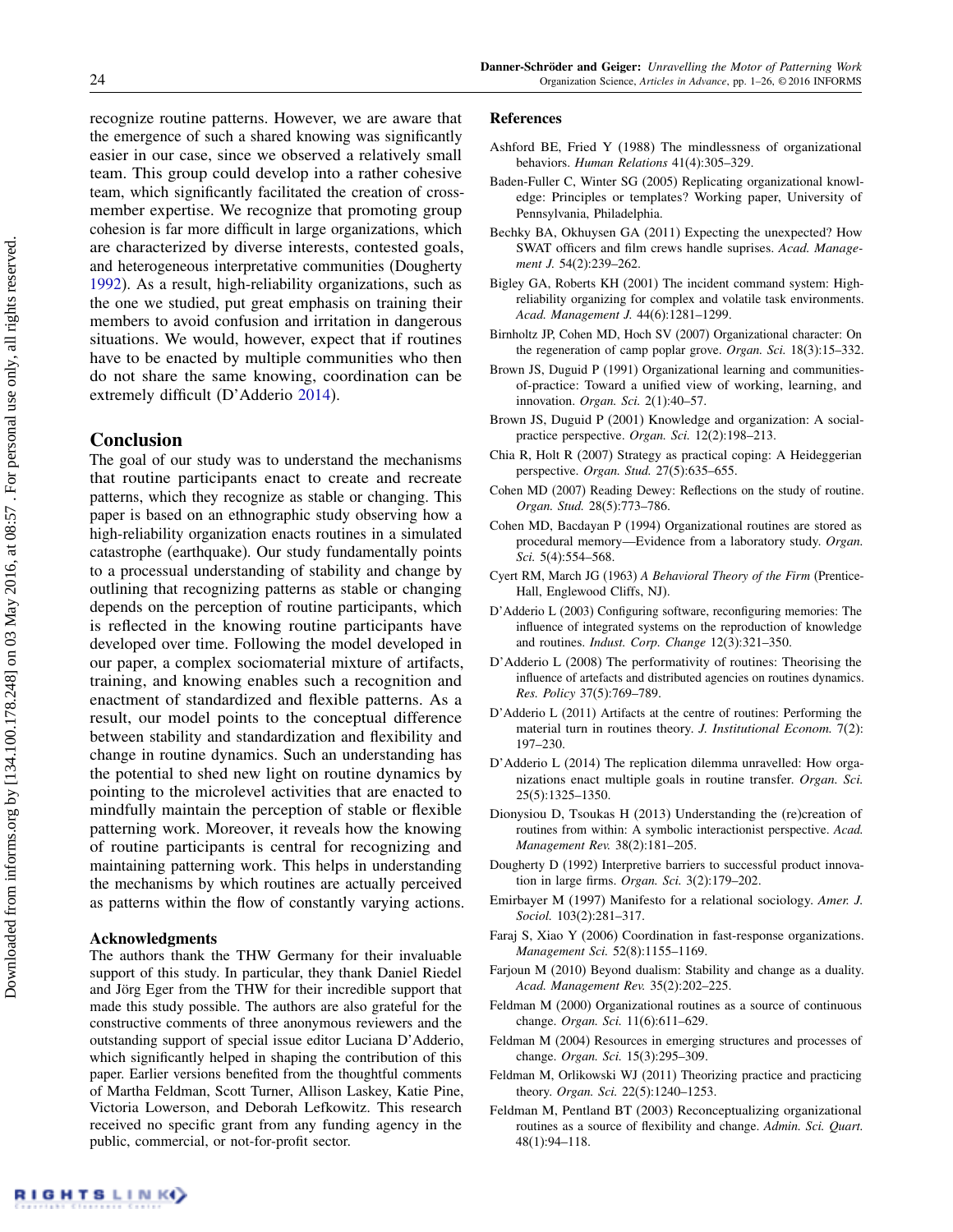- <span id="page-25-34"></span>Feldman M, Rafaeli A (2002) Organizational routines as sources of connections and understandings. J. Management Stud. 39(3): 309–331.
- <span id="page-25-41"></span>Geiger D (2009) Revisiting the concept of practice: Toward an argumentative understanding of practicing. Management Learning 40(2):129–144.
- <span id="page-25-33"></span>Geiger D (2010) The role of argument and narration in knowledge sharing: Coping with context, validity, and coherence. Schmalenbach Bus. Rev. 62(3):291–316.
- <span id="page-25-32"></span>Geiger D, Antonacopoulou E (2009) Narratives and organizational dynamics: Exploring blind spots and organizational inertia. J. Appl. Behavioral Sci. 45(3):411–436.
- <span id="page-25-39"></span>Geiger D, Schröder A (2014) Ever-changing routines? Toward a revised understanding of organizational routines between rule-following and rule-breaking. Schmalenbach Bus. Rev. 66(4):170–190.
- <span id="page-25-42"></span>Gergen KJ (1985) The social constructionist movement in modern psychology. Amer. Psychologist 40(3):266–275.
- <span id="page-25-9"></span>Gherardi S (2000) Practise-based theorizing on learning and knowing in organizations. Organization 7(2):211–223.
- <span id="page-25-19"></span>Gherardi S (2006) Organizational Knowledge. The Texture of Workplace Learning (Blackwell, Oxford, UK).
- <span id="page-25-40"></span>Gherardi S (2009) Practice? It's a matter of taste. Management Learning 40(5):535–550.
- <span id="page-25-21"></span>Glaser BG, Strauss AL (1967) The Discovery of Grounded Theory: Strategies for Qualitative Research (Aldine Publishing, New York).
- <span id="page-25-43"></span>Hernes T (2008) Theory for a Tangled World (Routledge, London).
- <span id="page-25-3"></span>Howard-Grenville JA (2005) The persistence of flexible organizational routines: The role of agency and organizational context. Organ. Sci. 16(6):618-636.
- <span id="page-25-26"></span>International Search and Rescue Advisory Group (2011) INSARAG guidelines and methodology. Accessed February 1, 2012, [http://www.ifrc.org/docs/idrl/I927EN.pdf.](http://www.ifrc.org/docs/idrl/I927EN.pdf)
- <span id="page-25-20"></span>Kirk J, Miller ML (1986) Reliability and Validity in Qualitative Research (Sage, Newbury Park, CA).
- <span id="page-25-49"></span>Knorr-Cetina KD (1999) Epistemic Cultures: How the Sciences Make Knowledge (Harvard University Press, Cambridge, MA).
- <span id="page-25-44"></span>Langer E, Blank A, Chanowitz B (1978) The mindlessness of ostensibly thoughful action: The role of "placebic" information in interpersonal interaction. J. Personality Soc. Psych. 36(6):635–642.
- <span id="page-25-16"></span>Latour B (1992) Where are the missing masses? The sociology of a few mundane artefacts. Bijker WE, Law J, eds. Shaping Technology/Building Society: Studies in Sociotechnical Change (MIT Press, Cambridge, MA), 225–258.
- <span id="page-25-45"></span>Levinthal D, Rerup C (2006) Crossing an apparent chasm: Bridging mindful and less-mindful perspectives on organizational learning. Organ. Sci. 17(4):502–513.
- <span id="page-25-30"></span>Liang D, Moreland R, Argote L (1995) Group versus individual training and group performance: The mediating role of transactive memory. Personality Soc. Psych. Bull. 21(4):384-393.
- <span id="page-25-38"></span>Luhmann N (1995) Social Systems (Stanford University Press, Stanford, CA).
- <span id="page-25-0"></span>March JG, Simon H (1958) Organizations (Wiley, New York).
- <span id="page-25-46"></span>Maturana HR, Varela FJ (1998) The Tree of Knowledge: The Biological Roots of Human Understanding (Shambhala Publications, Boston).
- <span id="page-25-24"></span>Miles MB, Huberman AM (1994) Qualitative Data Analysis: An Expanded Sourcebook (Sage, Thousand Oaks, CA).
- <span id="page-25-35"></span>Miller KD, Pentland BT, Choi S (2012) Dynamics of performing and remembering organizational routines. J. Management Stud. 49(8):1536–1558.
- <span id="page-25-31"></span>Moreland RL, Myaskovsky L (2000) Exploring the performance benefits of group training: Transactive memory or improved communication? Organ. Behav. Human Decision Processes 82(1):117–133.
- <span id="page-25-1"></span>Nelson RR, Winter SG (1982) An Evolutionary Theory of Economic Change (Belknap Press, Cambridge, MA).
- <span id="page-25-36"></span>Nicolini D (2009) Zooming in and out: Studying practices by switching theoretical lenses and trailing connections. Organ. Stud. 30(12): 1391–1418.
- <span id="page-25-27"></span>Okhuysen G (2005) Understanding group behavior: How a police SWAT team creates, changes, and manages group routines. Elsbach KD, ed. Qualitative Organizational Research (Information Age, Greenwich, CT), 139–168.
- <span id="page-25-17"></span>Orlikowski WJ (1992) The duality of technology—Rethinking the concept of technology in organizations. Organ. Sci. 3(3):398–427.
- <span id="page-25-47"></span>Orlikowski WJ (2002) Knowing in practice: Enacting a collective capability in distributed organizing. Organ. Sci. 13(3):249–273.
- <span id="page-25-14"></span>Orlikowski WJ, Scott SV (2008) Sociomateriality: Challenging the separation of technology, work and organization. Acad. Management Ann. 2(1):433–474.
- <span id="page-25-2"></span>Parmigiani A, Howard-Grenville J (2011) Routines revisited: Exploring the capabilities and practice perspectives. Acad. Management Ann. 5(1):413–453.
- <span id="page-25-8"></span>Pentland BT (1995) Grammatical models of organizational processes. Organ. Sci. 6(5):541–556.
- <span id="page-25-23"></span>Pentland BT (1999) Building process theory with narrative: From description to explanation. Acad. Management Rev. 24(4):711–724.
- <span id="page-25-13"></span>Pentland BT (2003) Sequential variety in work processes. Organ. Sci. 14(5):528–540.
- <span id="page-25-10"></span>Pentland BT, Feldman M (2005) Organizational routines as a unit of analysis. Indust. Corp. Change 14(5):793–815.
- <span id="page-25-22"></span>Pentland BT, Feldman MS (2007) Narrative networks: Patterns of technology and organization. Organ. Sci. 18(5):781-795.
- <span id="page-25-4"></span>Pentland BT, Feldman MS (2008) Designing routines: On the folly of designing artifacts, while hoping for patterns of action. Inform. Organ. 18(4):235–250.
- <span id="page-25-12"></span>Pentland BT, Rueter HH (1994) Organizational routines as grammars of action. Admin. Sci. Quart. 39(3):484–510.
- <span id="page-25-5"></span>Pentland BT, Haerem T, Hillison D (2010) Comparing organizational routines as recurrent patterns of action. Organ. Stud. 31(7):917–940.
- <span id="page-25-6"></span>Pentland BT, Haerem T, Hillison D (2011) The (n)ever-changing world: Stability and change in organizational routines. Organ. Sci. 22(6): 1369–1383.
- <span id="page-25-11"></span>Pentland BT, Feldman M, Becker MC, Liu P (2012) Dynamics of organizational routines: A generative model. J. Management Stud. 49(8):1484–1508.
- <span id="page-25-15"></span>Pentland BT, Shabana A, Soe L, Ward S, Roldan M (1994) Lexical and sequential variety in organizational processes: Some preliminary findings and propositions. Accessed October 1, 2014, [http://ccs.mit.edu/papers/CCSWP195/CCSWP195.html.](http://ccs.mit.edu/papers/CCSWP195/CCSWP195.html)
- <span id="page-25-28"></span>Polanyi M (1966) The Tacit Dimension (University of Chicago Press, Chicago).
- <span id="page-25-37"></span>Reckwitz A (2002) Towards a theory of social practices: A development in cultural theorizing. Eur. J. Soc. Theory 5(2):243–263.
- <span id="page-25-7"></span>Rerup C, Feldman M (2011) Routines as a source of change in organizational schemata: The role of trial-and-error learning. Acad. Management J. 54(3):577–610.
- <span id="page-25-18"></span>Star SL (1989) The structure of ill-structured solutions: Boundary objects and heterogeneous distributed problem solving. Huhns M, Gasser L, eds. Readings in Distributed Artificial Intelligence (Morgan Kaufman, Menlo Park, CA), 37–54.
- <span id="page-25-48"></span>Strati A (1992) Aesthetic understanding of organizational life. Acad. Management Rev. 17(3):568–581.
- <span id="page-25-29"></span>Strati A (2007) Sensible knowledge and practice-based learning. Management Learning 38(1):61–77.
- <span id="page-25-25"></span>Strauss AL, Corbin J (1990) Basics of Qualitative Research: Grounded Theory Procedures and Techniques (Sage, Newbury Park, CA).